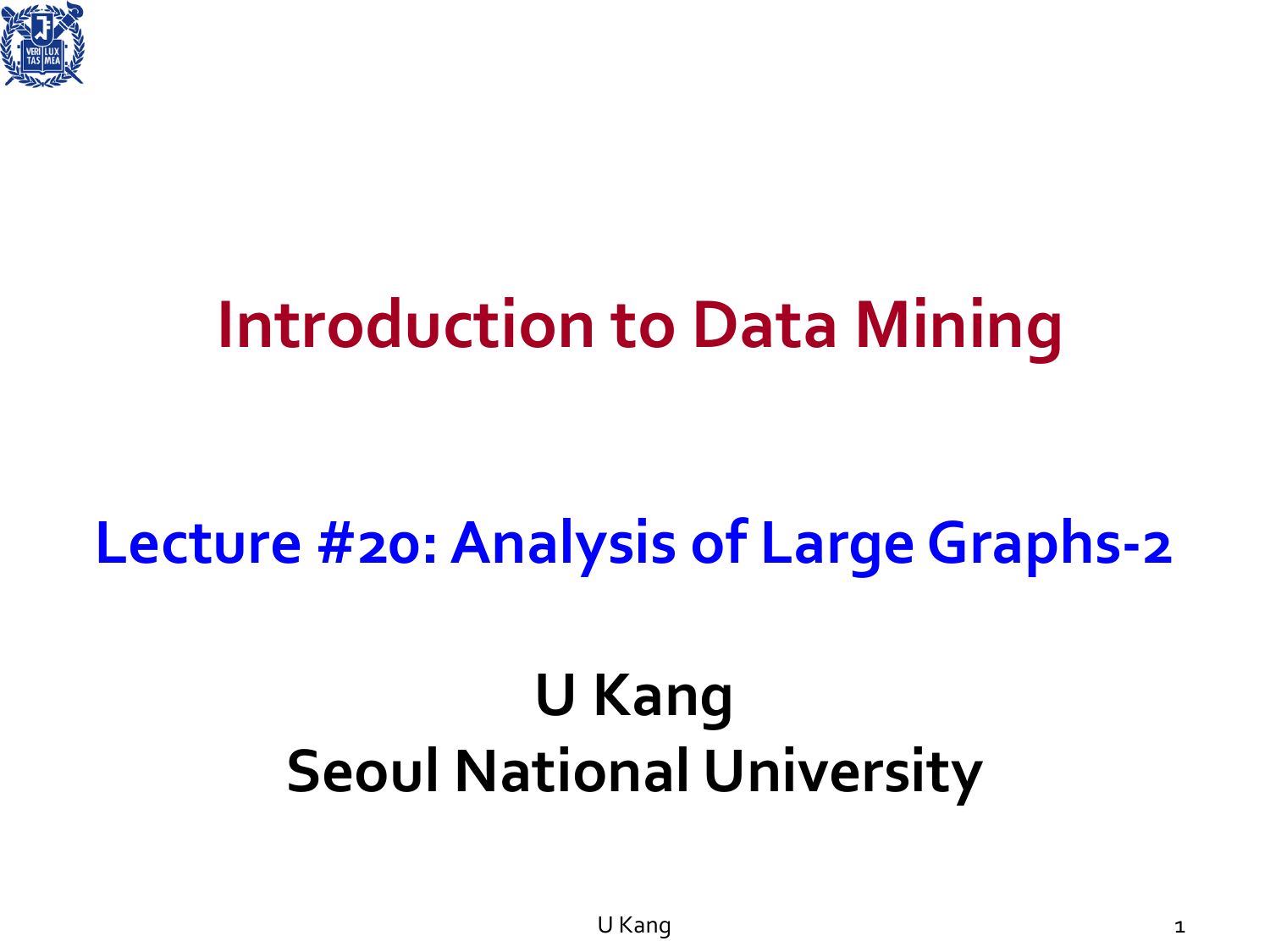

### **In This Lecture**

- **Learn the min-cut problem in graphs, and its** solutions
- Learn an example of spectral graph theory (how linear algebra and graph problems interact)
- **Example 2 ID:** Learn how to find small communities in graphs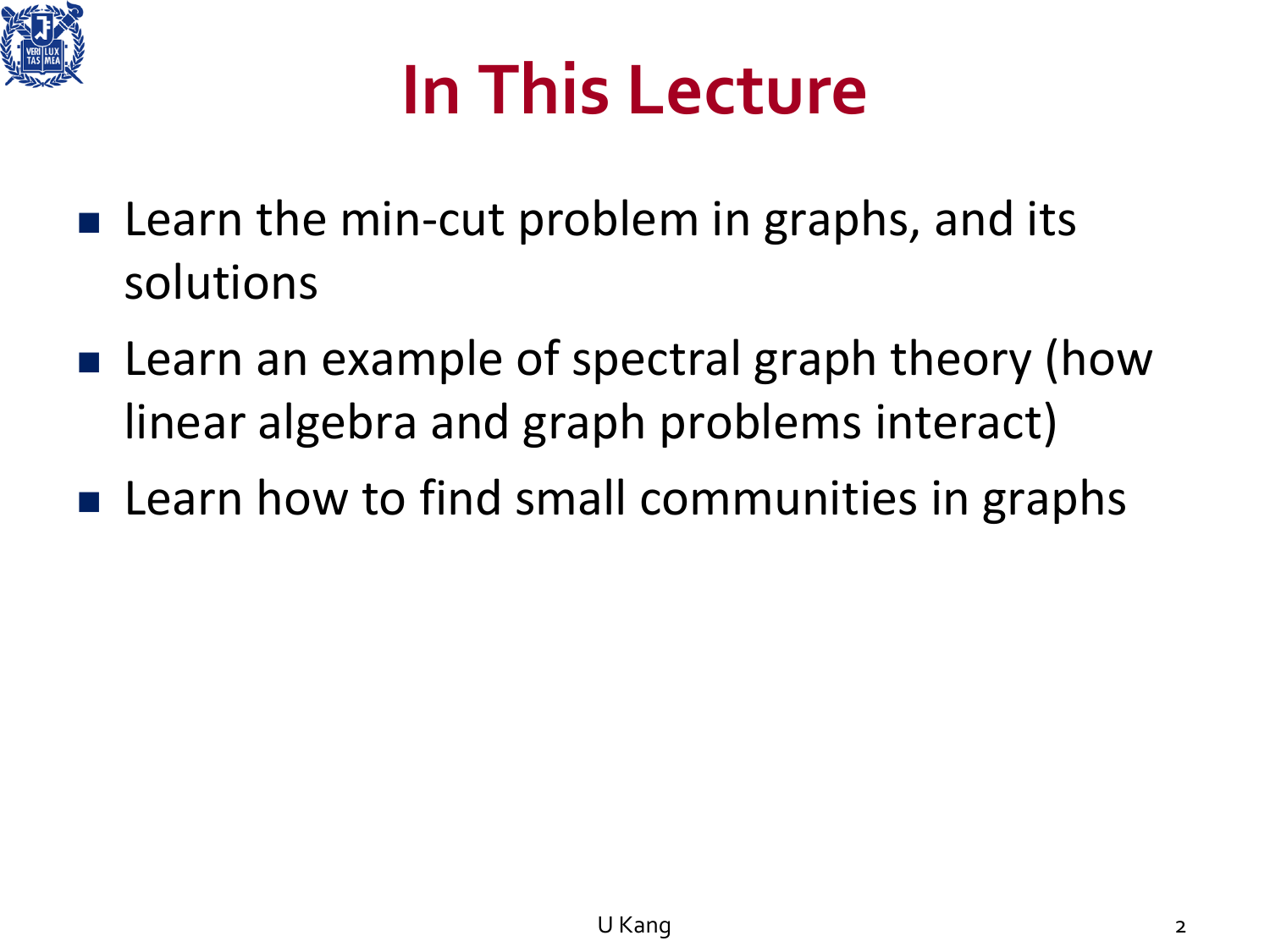



### **■ Clustering** □ Small Communities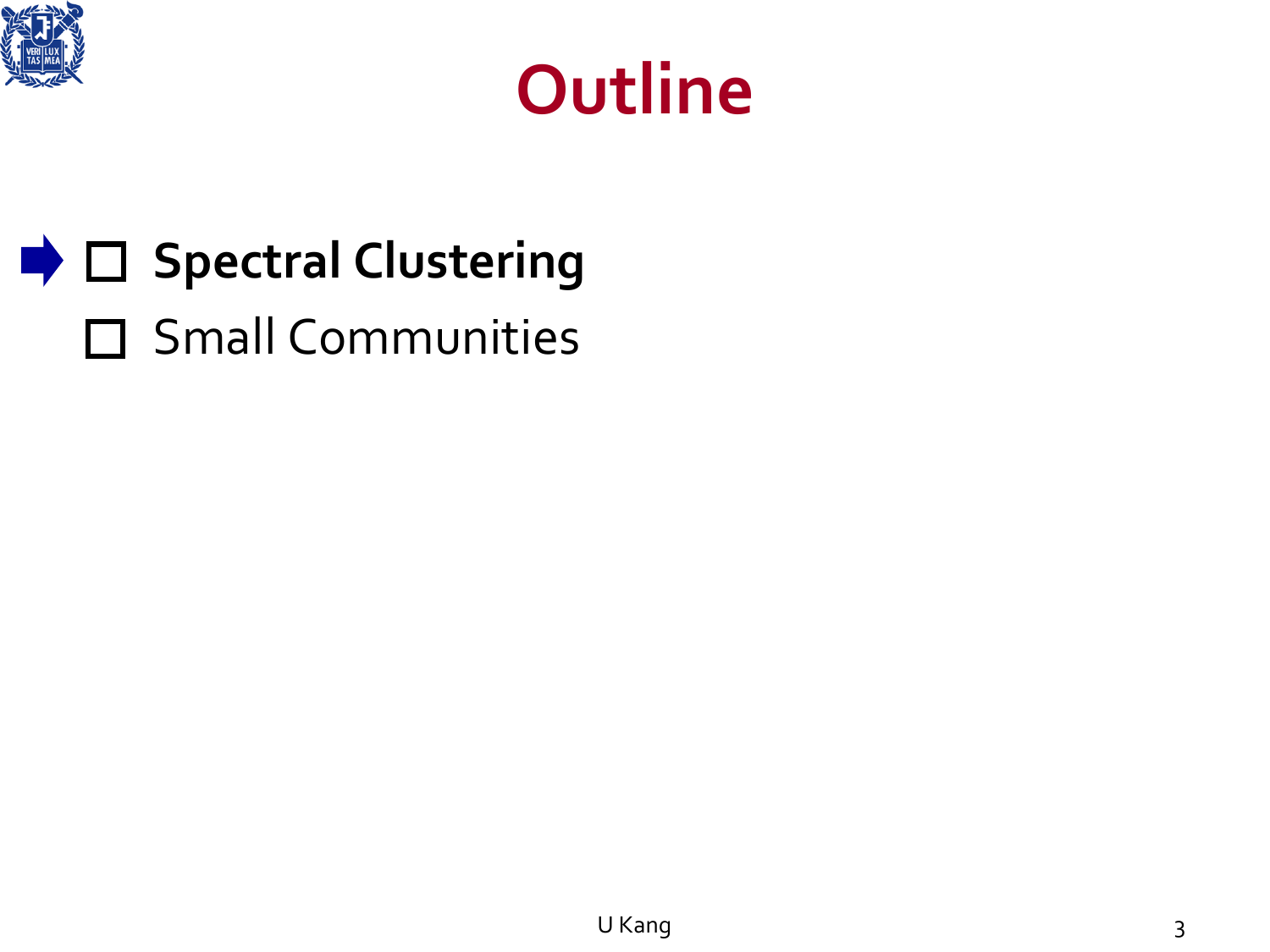

## **Graph Partitioning**

Undirected graph  $G(V, E)$ :



**5**

**<sup>4</sup> <sup>6</sup>**

#### **Bi-partitioning task:**

**Divide vertices into two disjoint groups A, B** 

**1**

**2**

**3**

#### **Questions:**

- $\Box$  How can we define a "good" partition of G?
- How can we efficiently identify such a partition?

*A B B B*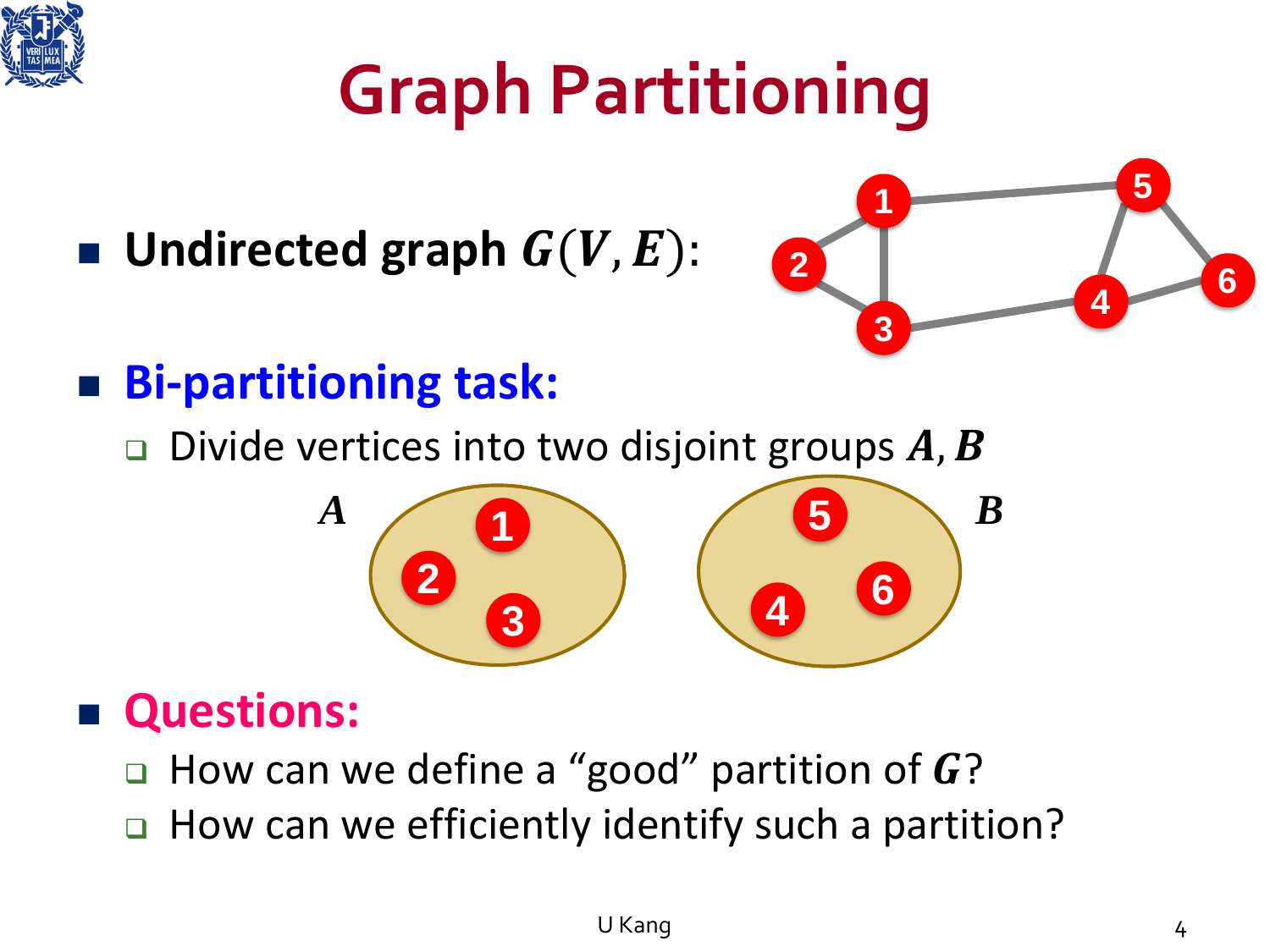

# **Graph Partitioning**

#### **What makes a good partition?**

- □ Maximize the number of within-group connections
- □ Minimize the number of between-group connections

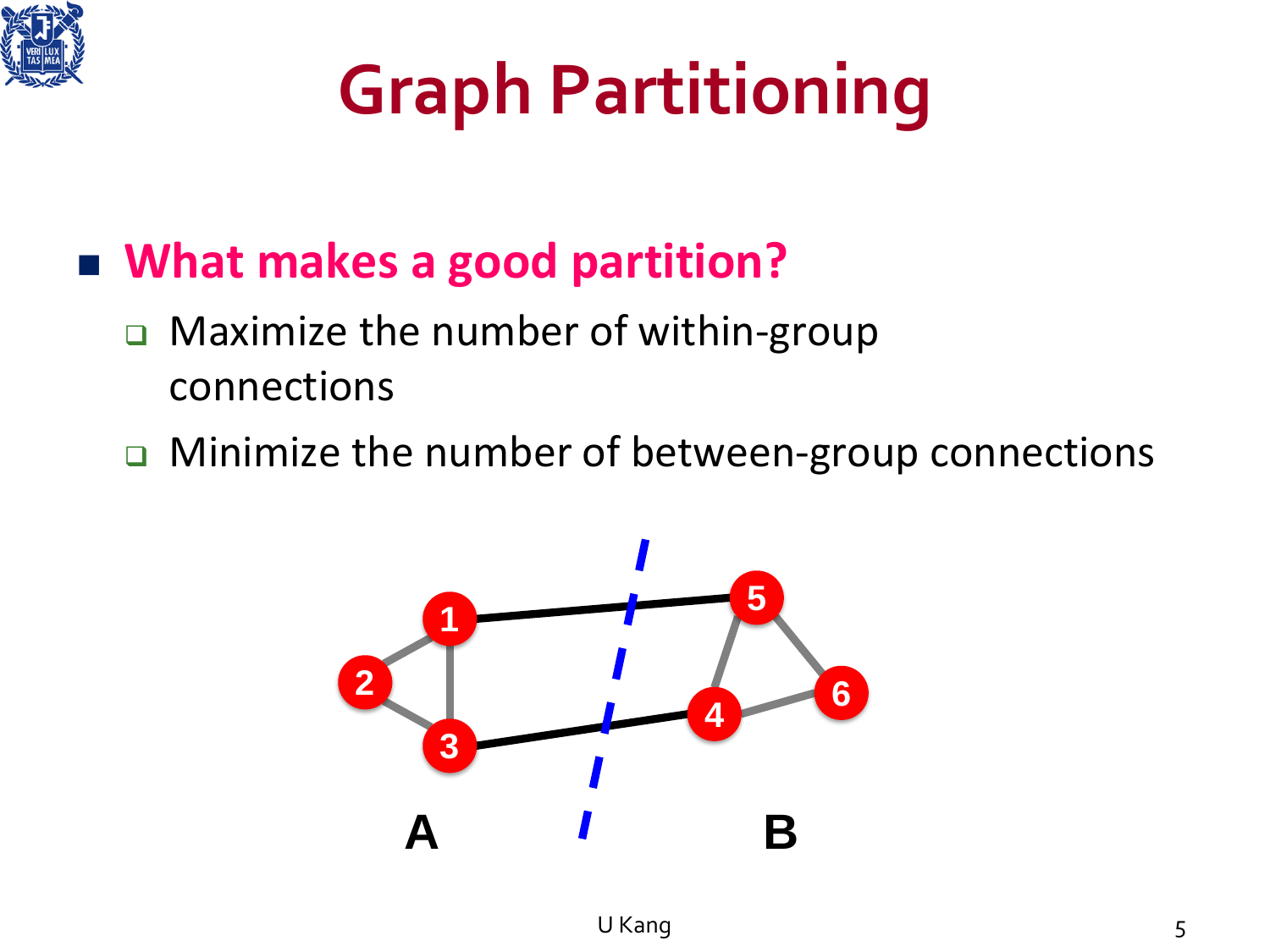



- **Express partitioning objectives as a function of the "edge cut" of the partition**
- **Cut:** Set of edges with only one vertex in a group:  $cut(A, B) = \sum w_{ii}$  $i \in A, j \in B$

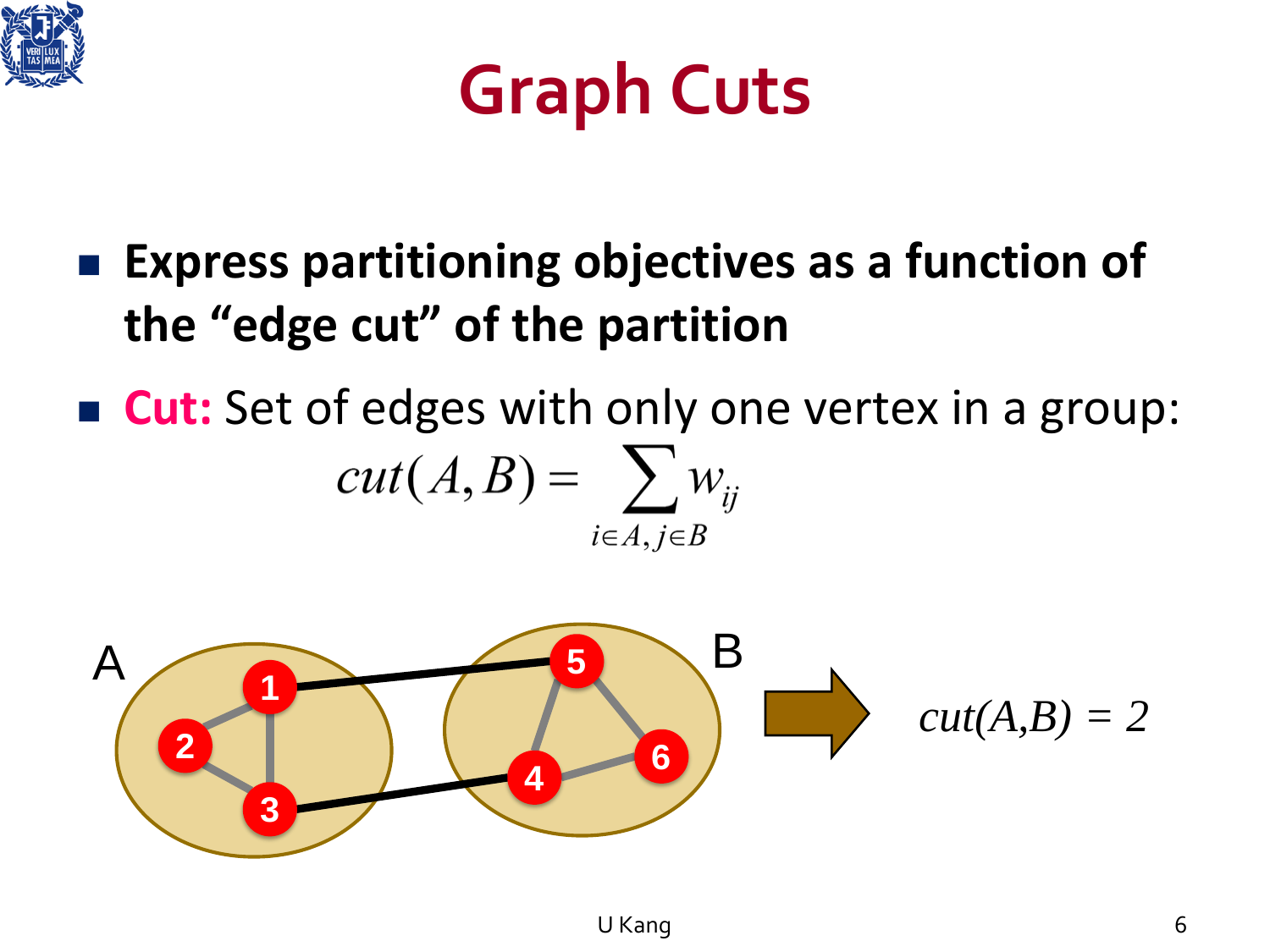

## **Graph Cut Criterion**

#### **Criterion: Minimum-cut**

#### □ Minimize weight of connections between groups  $\arg \min_{A,B} cut(A,B)$



#### **Problem:**

- □ Only considers external cluster connections
- Does not consider internal cluster connectivity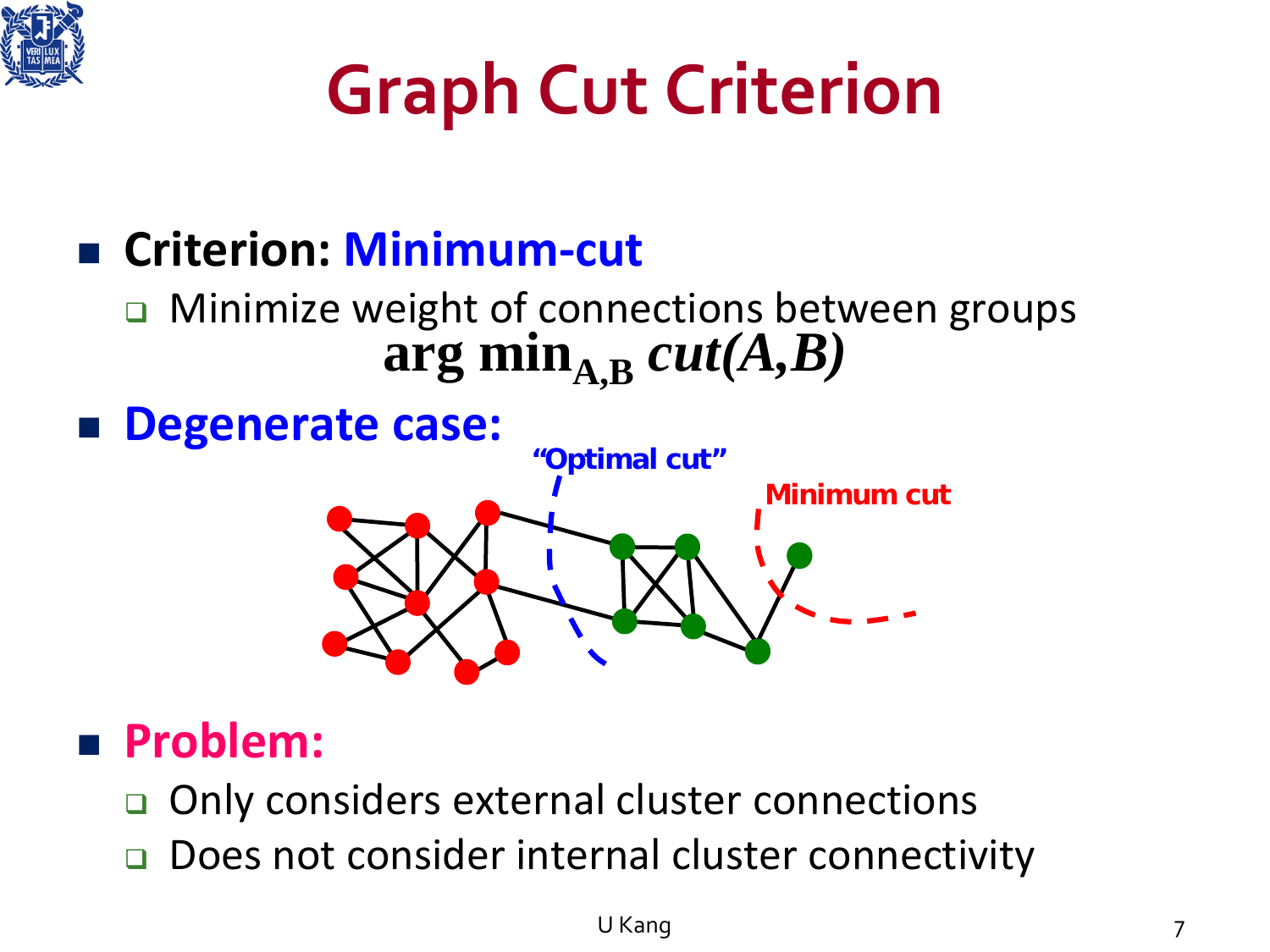

## **Graph Cut Criteria**

- **Criterion: Normalized-cut** [Shi-Malik, '97]
	- Connectivity between groups relative to the density of each group

$$
ncut(A, B) = \frac{cut(A, B)}{vol(A)} + \frac{cut(A, B)}{vol(B)}
$$

 $vol(A)$ : total weight of the edges with at least one endpoint in  $A: vol(A) = \sum_{i \in A} k_i$ 

#### **Why use this criterion?**

- **Produces more balanced partitions**
- How do we efficiently find a good partition?
	- **Problem:** Computing optimal cut is NP-hard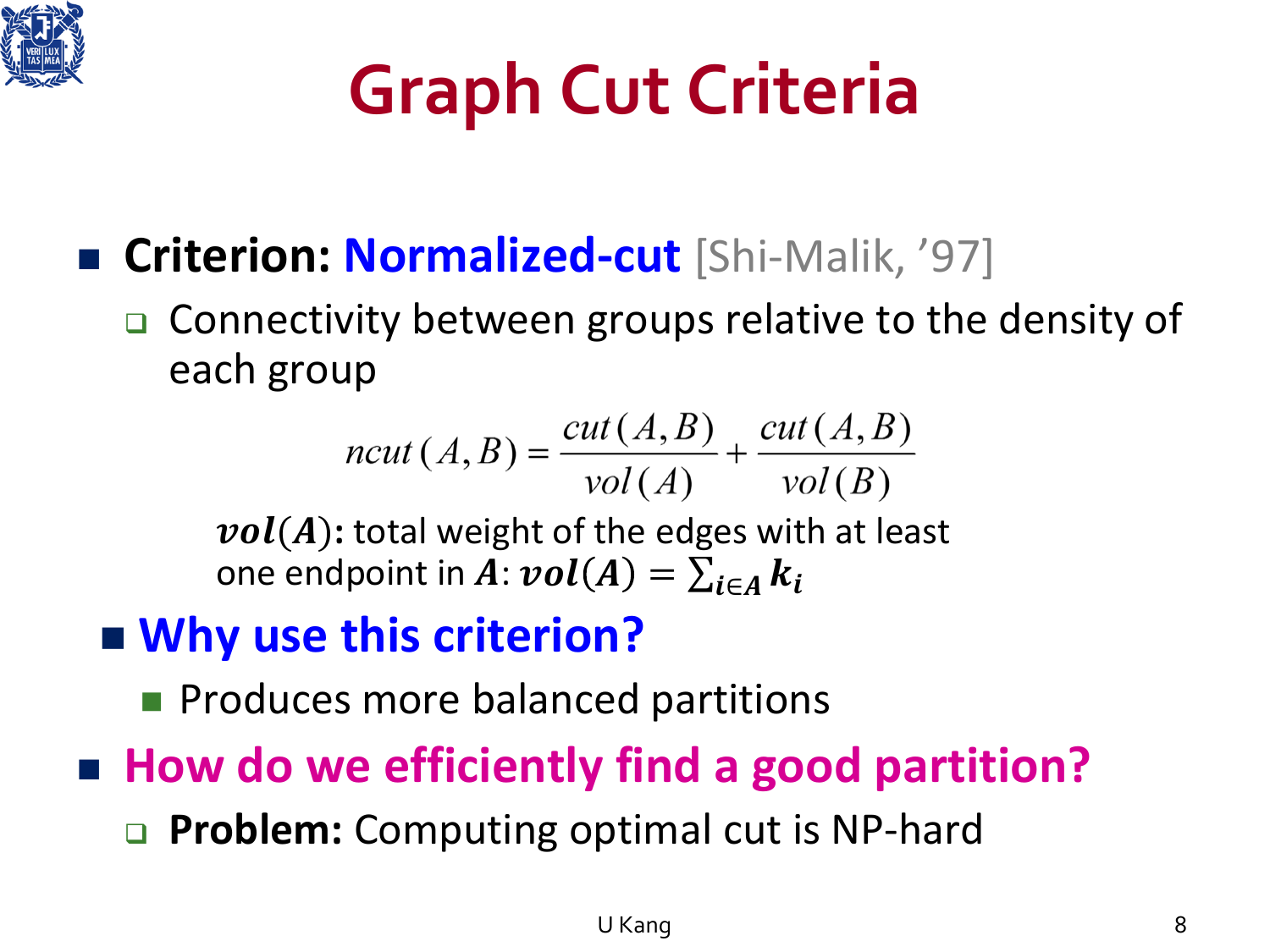

## **Spectral Graph Partitioning**

- **A**: adjacency matrix of undirected **G** 
	- $\Box A_{ij}$  =1 if  $(i, j)$  is an edge, else 0
- $\blacksquare$  *x*: a vector in  $\mathbb{R}^n$  with components  $(x_1, ..., x_n)$  $\Box$  Think of it as a label/value of each node of G
- **What is the meaning of** *A*<sup>⋅</sup> *x***?**

$$
\begin{bmatrix} a_{11} & \dots & a_{1n} \\ \vdots & & \vdots \\ a_{n1} & \dots & a_{nn} \end{bmatrix} \begin{bmatrix} x_1 \\ \vdots \\ x_n \end{bmatrix} = \begin{bmatrix} y_1 \\ \vdots \\ y_n \end{bmatrix} \qquad y_i = \sum_{j=1}^n A_{ij} x_j = \sum_{(i,j)\in E} x_j
$$

**Entry**  $y_i$  is a sum of labels  $x_i$  of neighbors of *i*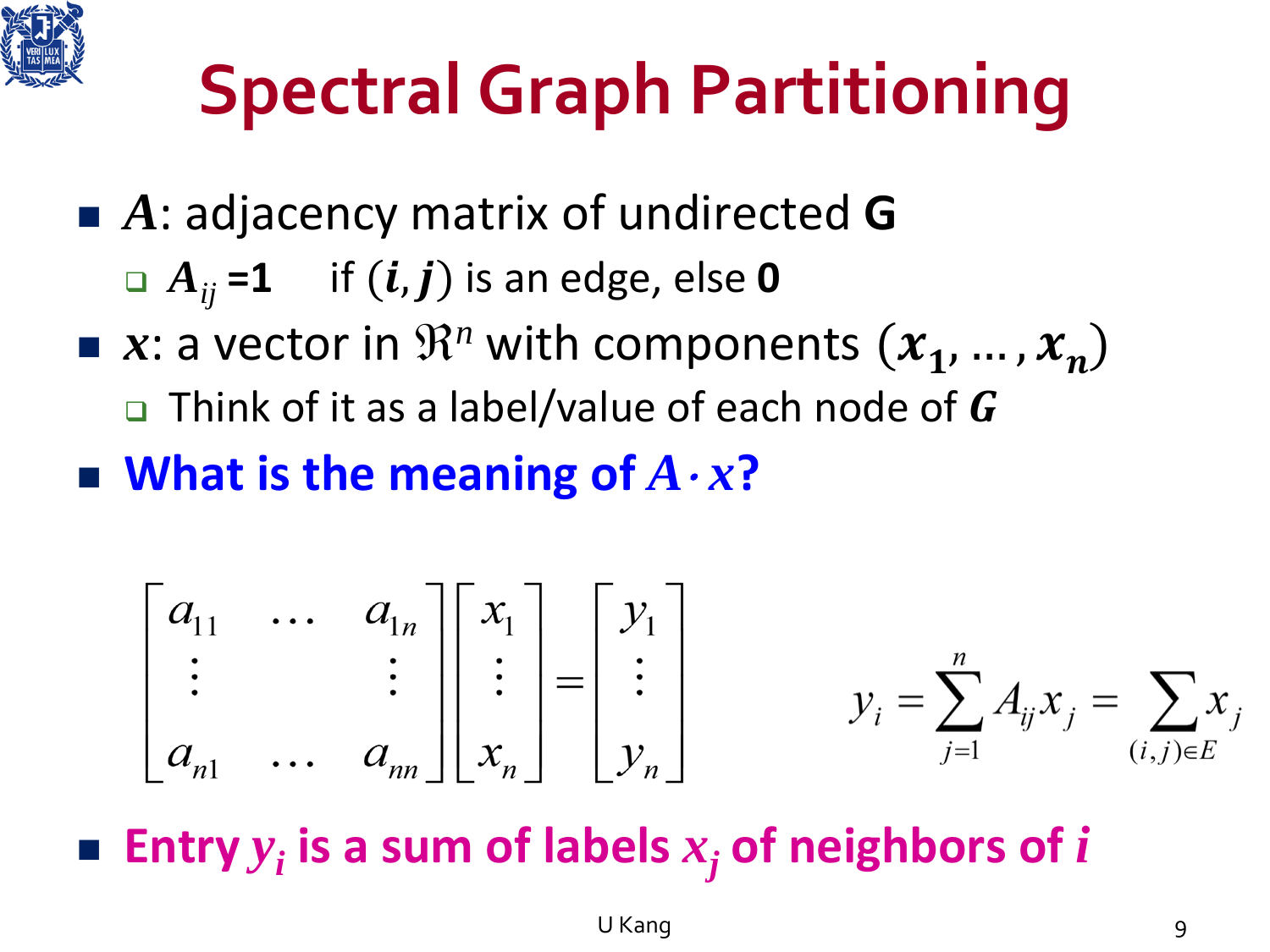## **What is the meaning of** *Ax***?**

$$
\blacksquare j^{th} \textbf{ coordinate of } A \cdot x:
$$

- Sum of the *x*-values of neighbors of *j*
- Make this a new value at node *j*

### **Spectral Graph Theory:**

- **Q** Analyze the "spectrum" of matrix representing  $\boldsymbol{G}$
- **Spectrum:** Eigenvectors  $x_i$  of a graph, ordered by the magnitude (strength) of their corresponding eigenvalues  $\lambda_i$ :  $\Lambda = {\lambda_1, \lambda_2, ..., \lambda_k}$

$$
\lambda_1 \leq \lambda_2 \leq \ldots \leq \lambda_n
$$

 $A \cdot x = \lambda \cdot x$ 

 $\begin{bmatrix} a_{11} & \dots & a_{1n} \\ \vdots & & \vdots \\ a_{n1} & \dots & a_{nn} \end{bmatrix} \begin{bmatrix} x_1 \\ \vdots \\ x_n \end{bmatrix} = \lambda \begin{bmatrix} x_1 \\ \vdots \\ x_n \end{bmatrix}$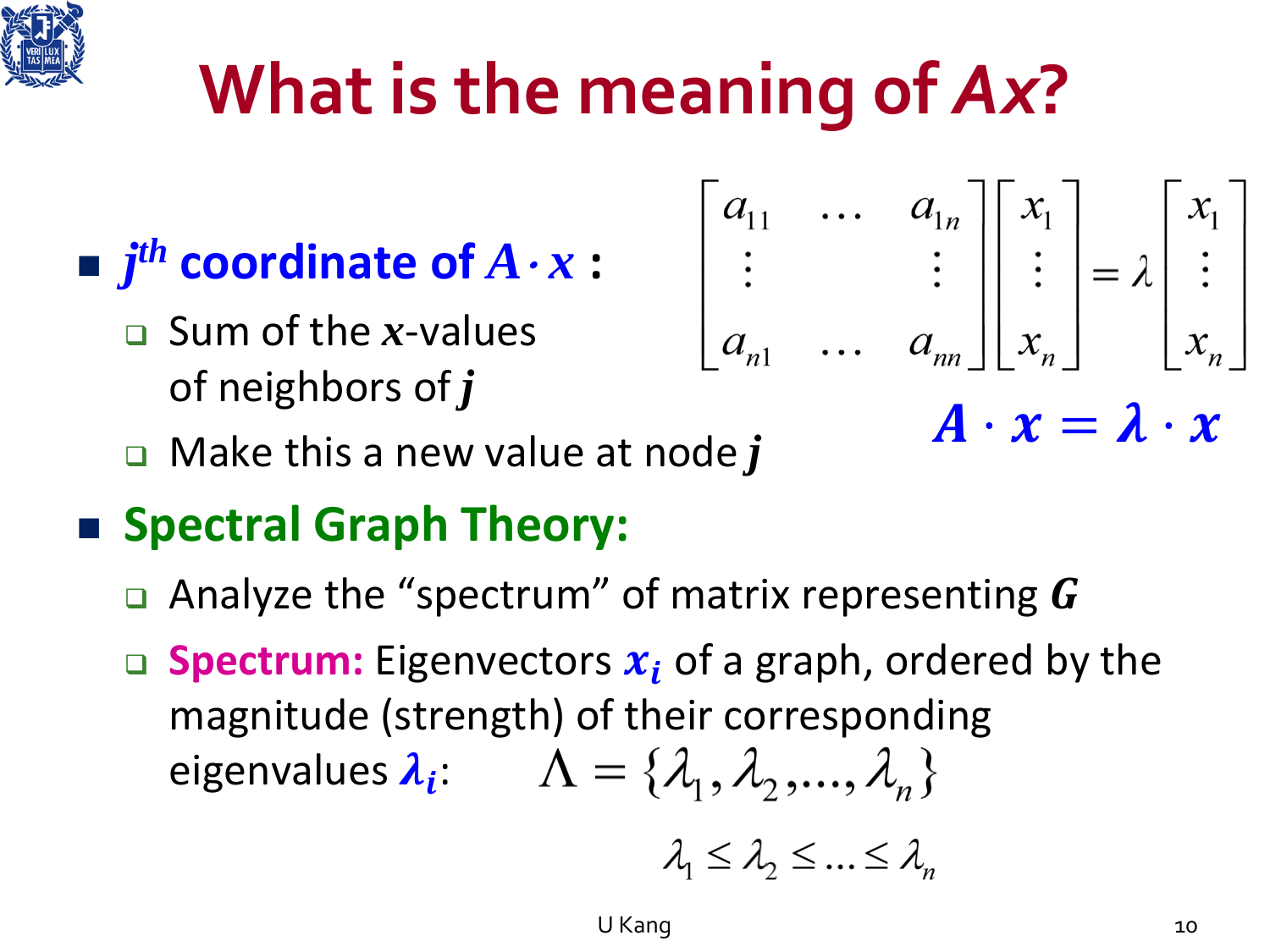

## **Example: d-regular graph**

- **Suppose all nodes in G have degree d** and  *is connected* definition of d-regular graph
- $\blacksquare$  What are some eigenvalues/vectors of G?
	- $A \cdot x = \lambda \cdot x$  What is  $\lambda$ ? What  $x$ ?
	- **Let's try:**  $x = (1, 1, ..., 1)$
	- **Then:**  $A \cdot x = (d, d, ..., d) = \lambda \cdot x$ . So:  $\lambda = d$
	- **We found eigenpair of**  $\mathbf{G}$ **:**  $\mathbf{x} = (1, 1, ..., 1)$ ,  $\lambda = d$

**Remember the meaning of**  $y = A \cdot x$ :  $y_j = \sum_i A_{ij} x_i = \sum_i x_i$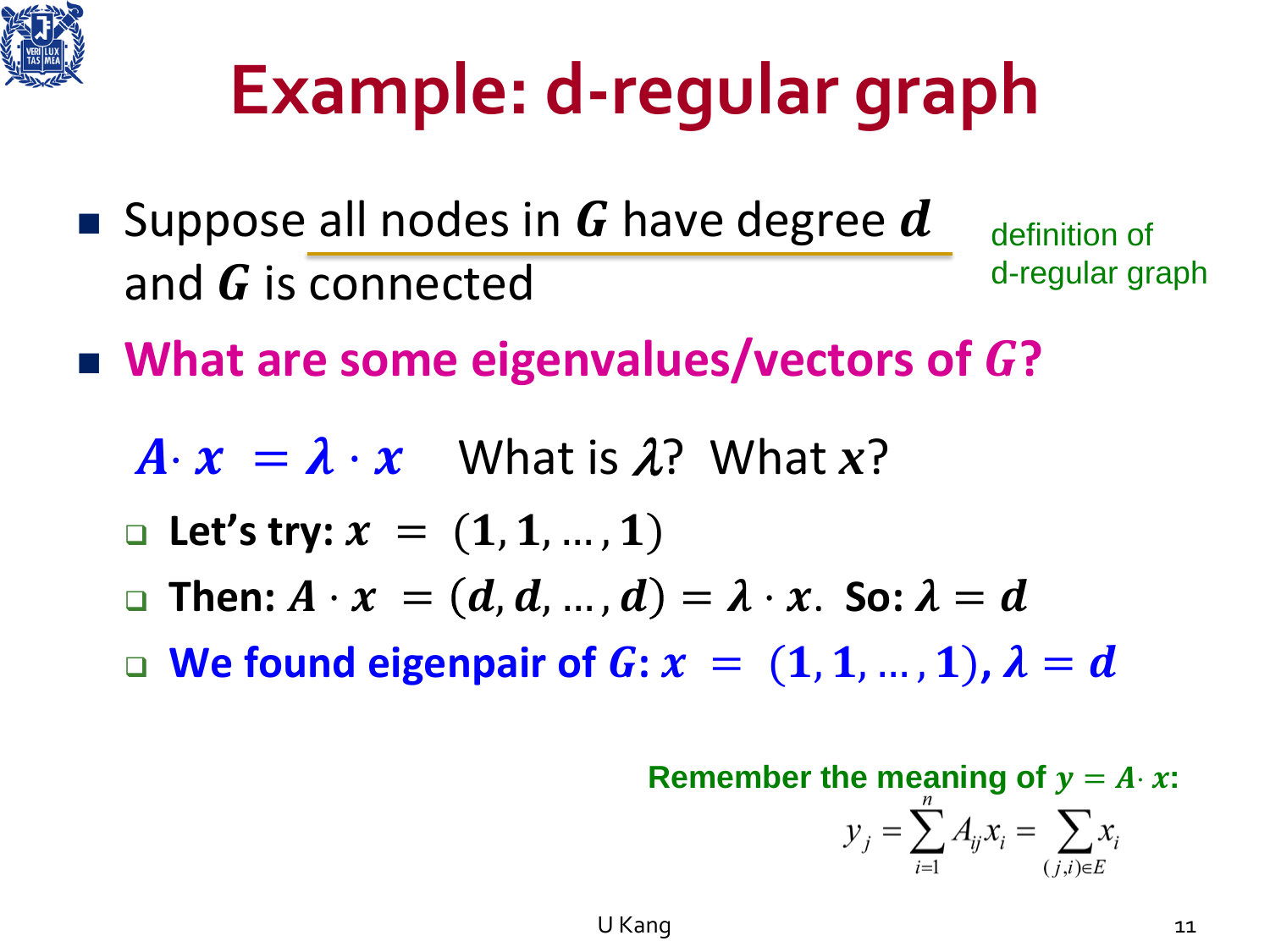

### **Matrix Representations**

### **Adjacency matrix (***A***):**

□  $n \times n$  matrix

 $\Box$  *A=[a<sub>ij</sub>], a<sub>ij</sub>=1* if edge between node *i* and *j* 

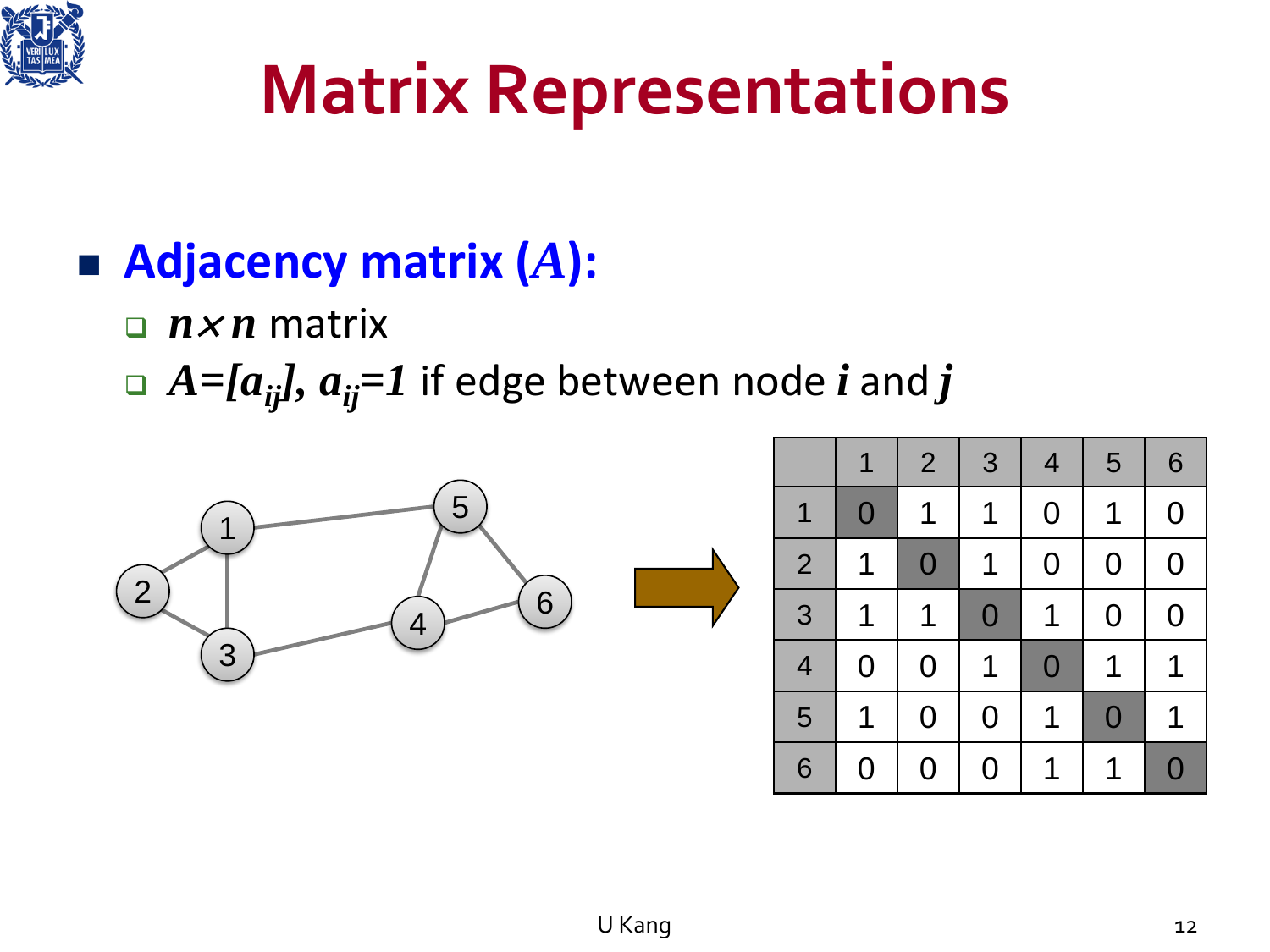

### **Matrix Representations**

### **Degree matrix (D):**

- □  $n \times n$  diagonal matrix
- $D=[d_{ii}], d_{ii}$  = degree of node *i*



|                |                | $\overline{2}$ | 3              | $\overline{4}$ | 5              | 6              |
|----------------|----------------|----------------|----------------|----------------|----------------|----------------|
| 1              | 3              | $\overline{0}$ | $\overline{0}$ | $\overline{0}$ | $\overline{0}$ | $\overline{0}$ |
| $\overline{2}$ | $\overline{0}$ | $\overline{2}$ | $\overline{0}$ | $\overline{0}$ | $\overline{0}$ | $\overline{0}$ |
| 3              | $\overline{0}$ | $\overline{0}$ | 3              | $\overline{0}$ | $\overline{0}$ | $\overline{0}$ |
| 4              | $\overline{0}$ | $\overline{0}$ | $\overline{0}$ | 3              | $\overline{0}$ | $\overline{0}$ |
| 5              | 0              | 0              | $\overline{0}$ | $\overline{0}$ | 3              | $\overline{0}$ |
| 6              | 0              | 0              | 0              | $\overline{0}$ | O              | $\overline{2}$ |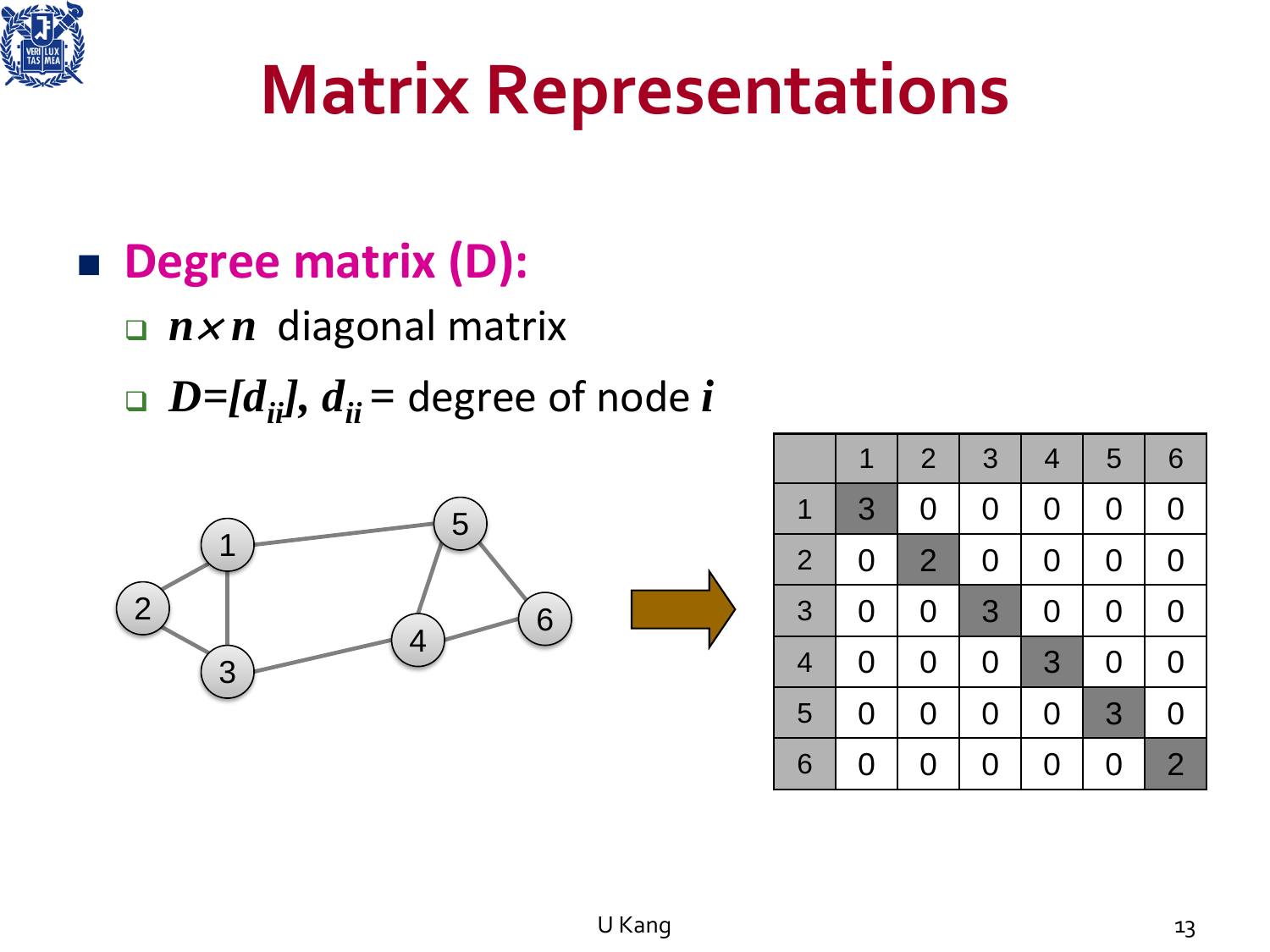

### **Matrix Representations**

### **Laplacian matrix (L):**

1

2

3

#### *n*<sup>×</sup> *n* symmetric matrix

5

 $4^{6}$ 



|                | 1              | $\overline{2}$ | 3              | $\overline{4}$ | 5              | 6              |
|----------------|----------------|----------------|----------------|----------------|----------------|----------------|
| 1              | 3              | $-1$           | $-1$           | $\overline{0}$ | $-1$           | $\mathbf 0$    |
| $\overline{2}$ | $-1$           | $\overline{2}$ | $-1$           | $\overline{0}$ | $\overline{0}$ | $\mathbf 0$    |
| 3              | $-1$           | $-1$           | 3              | $-1$           | $\overline{0}$ | $\overline{0}$ |
| $\overline{4}$ | $\overline{0}$ | $\overline{0}$ | $-1$           | 3              | $-1$           | -1             |
| 5              | $-1$           | $\overline{0}$ | $\overline{0}$ | $-1$           | 3              | -1             |
| 6              | $\overline{0}$ | $\overline{0}$ | $\overline{0}$ | -1             | -1             | $\overline{2}$ |

**What is trivial eigenpair?**

 $L = D - A$ 

 $x = (1, ..., 1)$  then  $L \cdot x = 0$  and so  $\lambda = \lambda_1 = 0$ 

#### ■ Important properties of **L**:

- **Eigenvalues** are non-negative real numbers
- **Eigenvectors** are real and orthogonal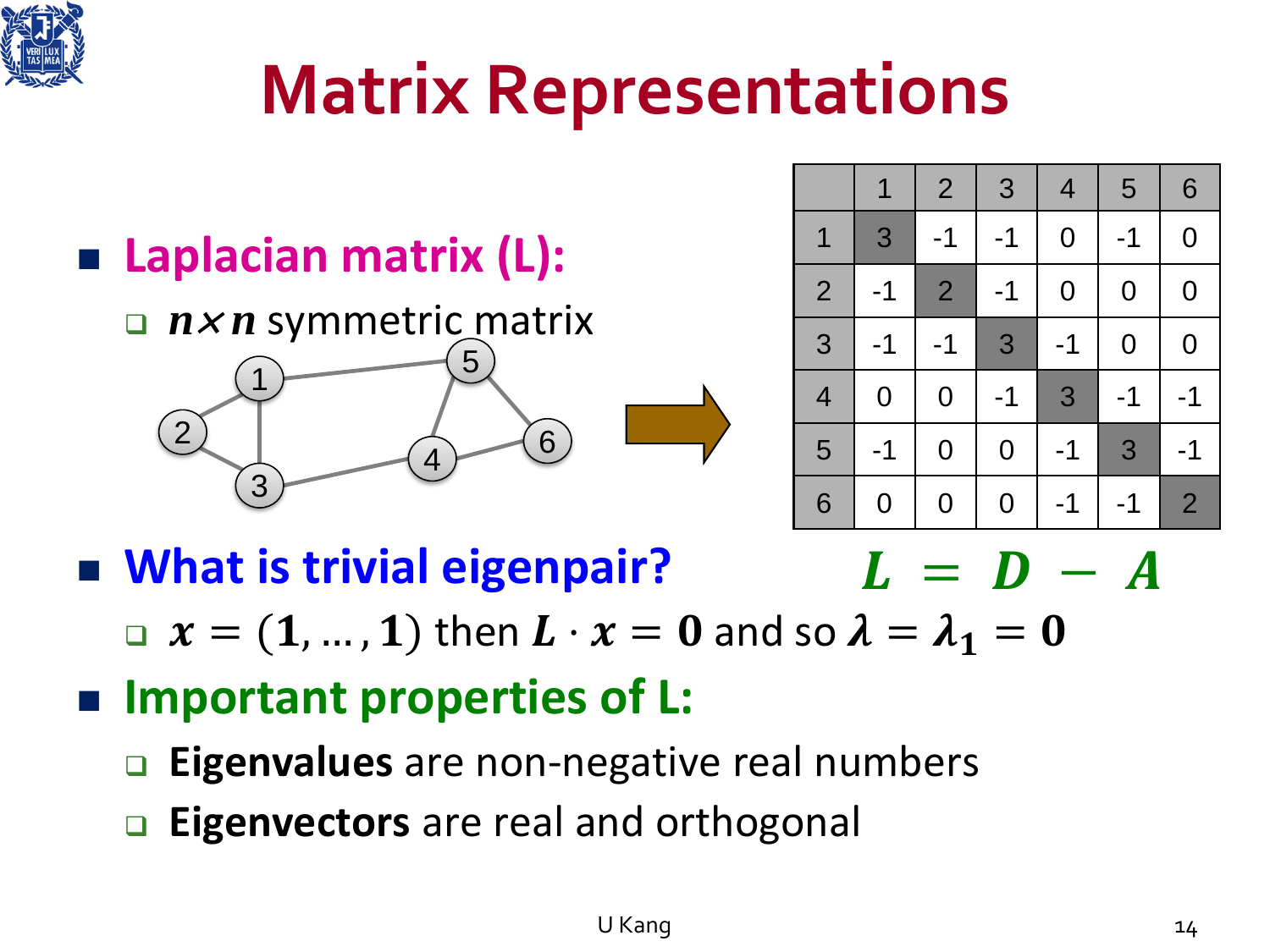



■ Recall: our goal is to find the minimum cut (or normalized cut)

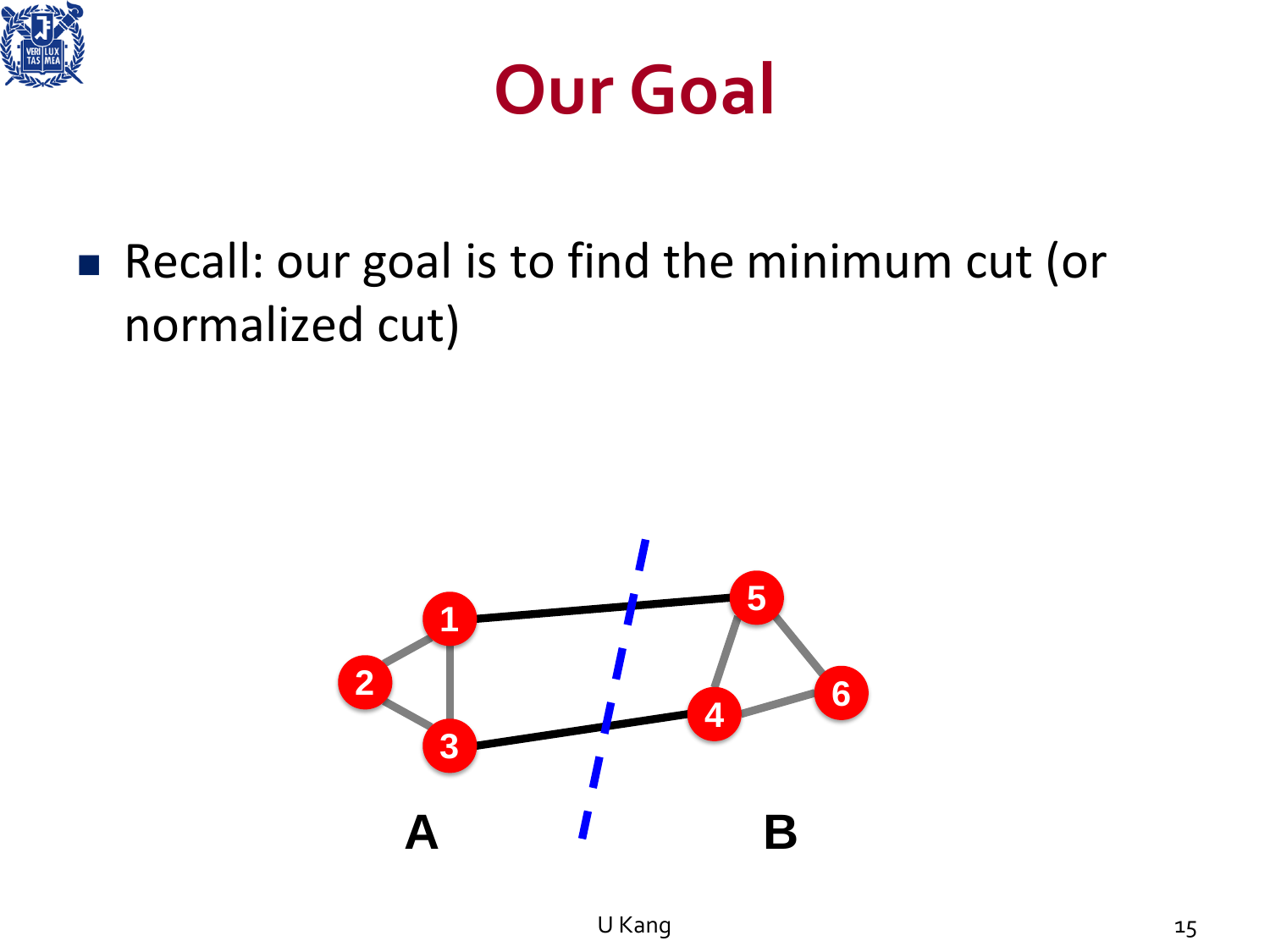# **New Formulation of Min Cut [Fiedler'73]**

**Express partition (A,B) as a vector**

$$
y_i = \begin{cases} +1 & \text{if } i \in A \\ -1 & \text{if } i \in B \end{cases}
$$

■ Problem 1: Find a non-trivial vector *y* that **minimizes f(y)**:

$$
\arg\min_{y \in [-1, +1]^n} f(y) = \sum_{(i,j) \in E} (y_i - y_j)^2
$$

- $\blacksquare$  Problem 1 is equivalent to finding the min-cut (A,B)
	- □ Why?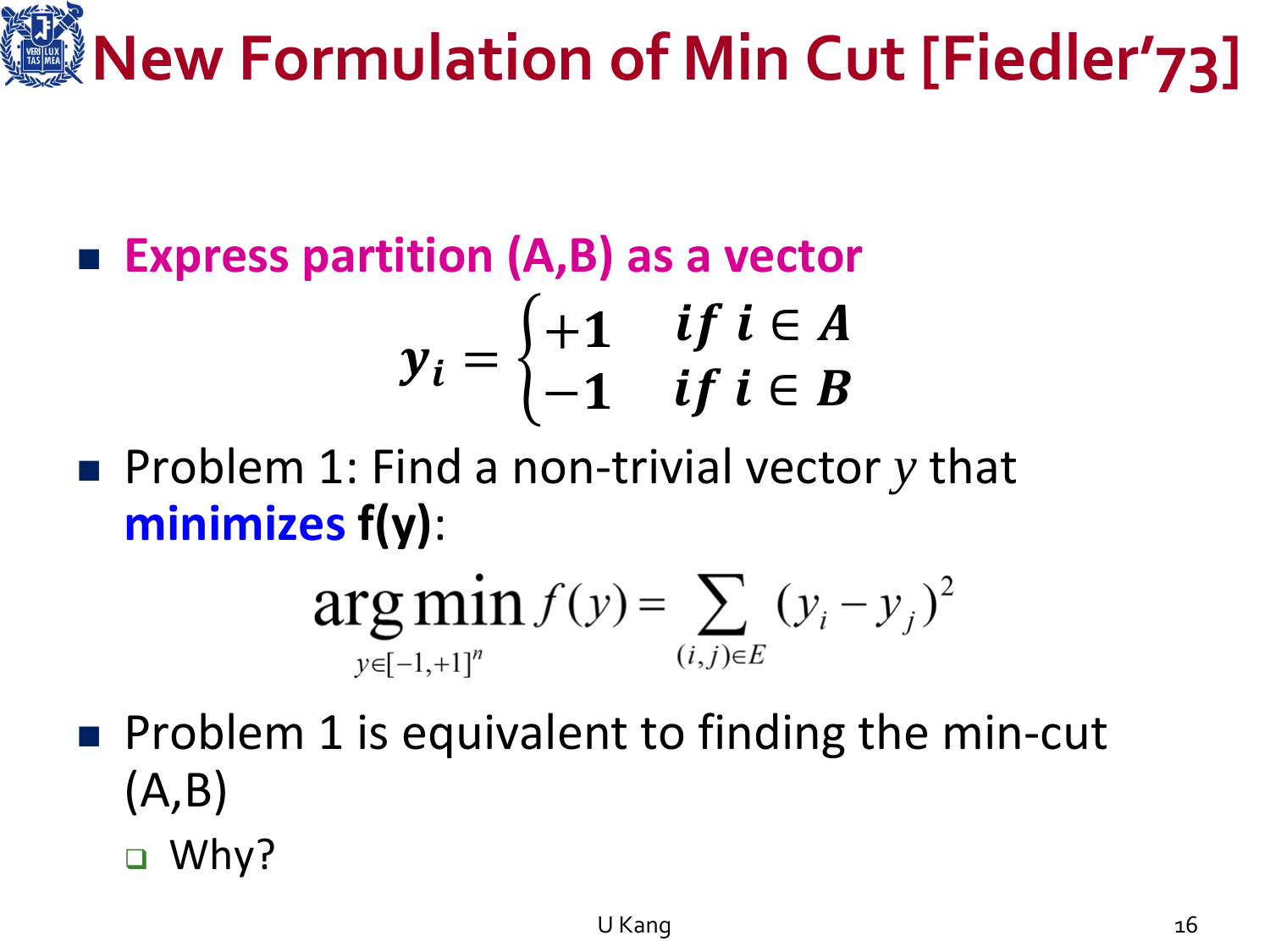# **New Formulation of Min Cut [Fiedler'73]**

#### ■ **Connection of min-cut problem and Laplacian L**

$$
\arg\min_{y \in [-1, +1]^n} f(y) = \sum_{(i,j) \in E} (y_i - y_j)^2 = y^T L y
$$

#### **Why?**

$$
\begin{aligned}\n\Box \ y^{\mathrm{T}} L \ y &= \sum_{i,j=1}^{n} L_{ij} \ y_i y_j = \sum_{i,j=1}^{n} (D_{ij} - A_{ij}) \ y_i y_j \\
\Box &= \sum_{i} D_{ii} y_i^2 - \sum_{(i,j) \in E} 2y_i y_j \\
\Box &= \sum_{(i,j) \in E} (y_i^2 + y_j^2 - 2y_i y_j) = \sum_{(i,j) \in E} (y_i - y_j)^2\n\end{aligned}
$$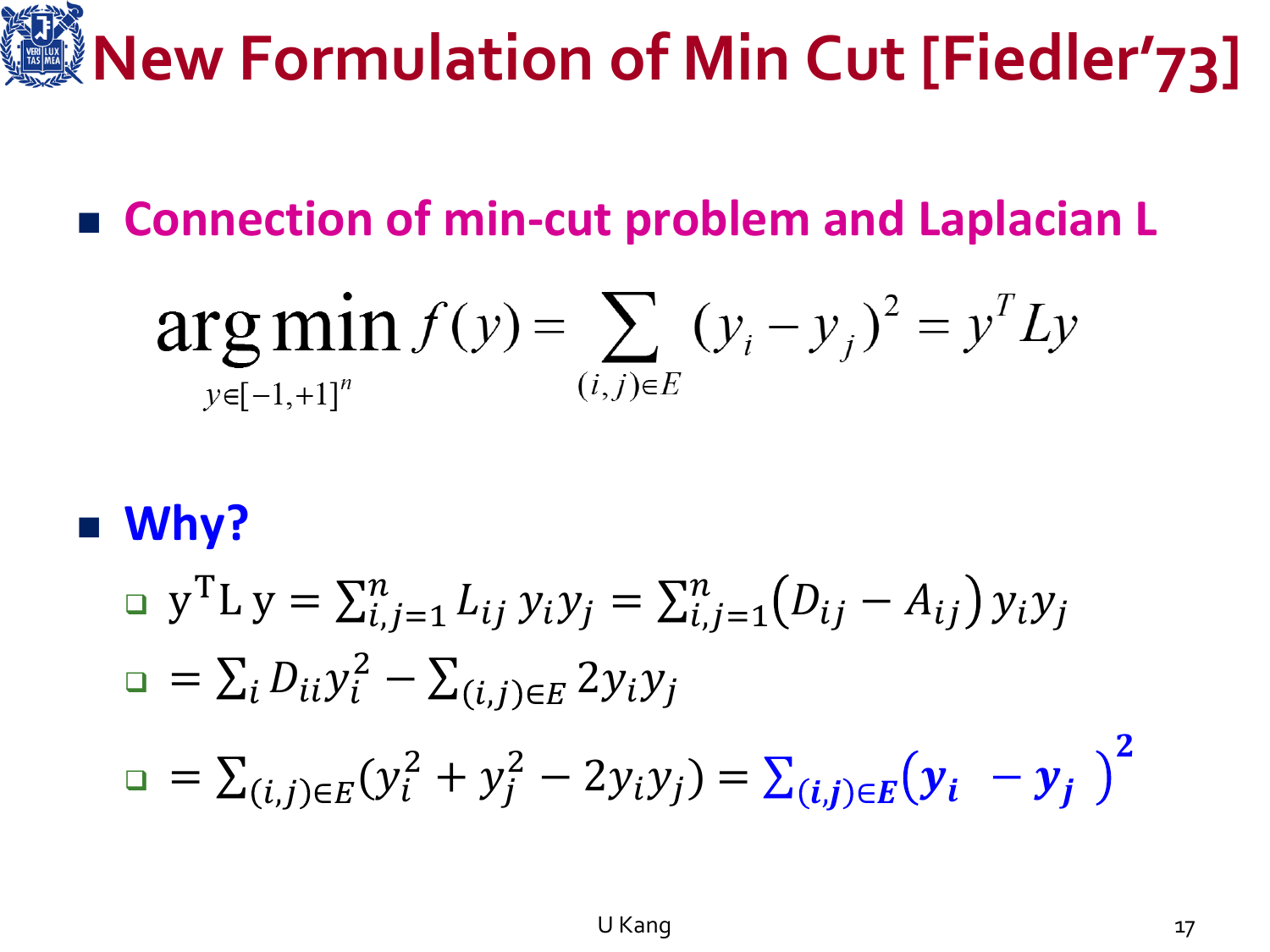# **New Formulation of Min Cut [Fiedler'73]**

- Until now: finding the min-cut is equiv. to solving the following problem  $arg min f(y) = \sum (y_i - y_j)^2 = y^T L y$  $(i, j) \in E$  $v \in [-1, +1]^n$
- But, the problem is NP-hard
- So, we relax the constraint to make it viable
	- $\boldsymbol{y}_i$  can be any number
- Surprisingly, the solution of the problem is tightly connected with the eigenvector of L
	- Detail: next slide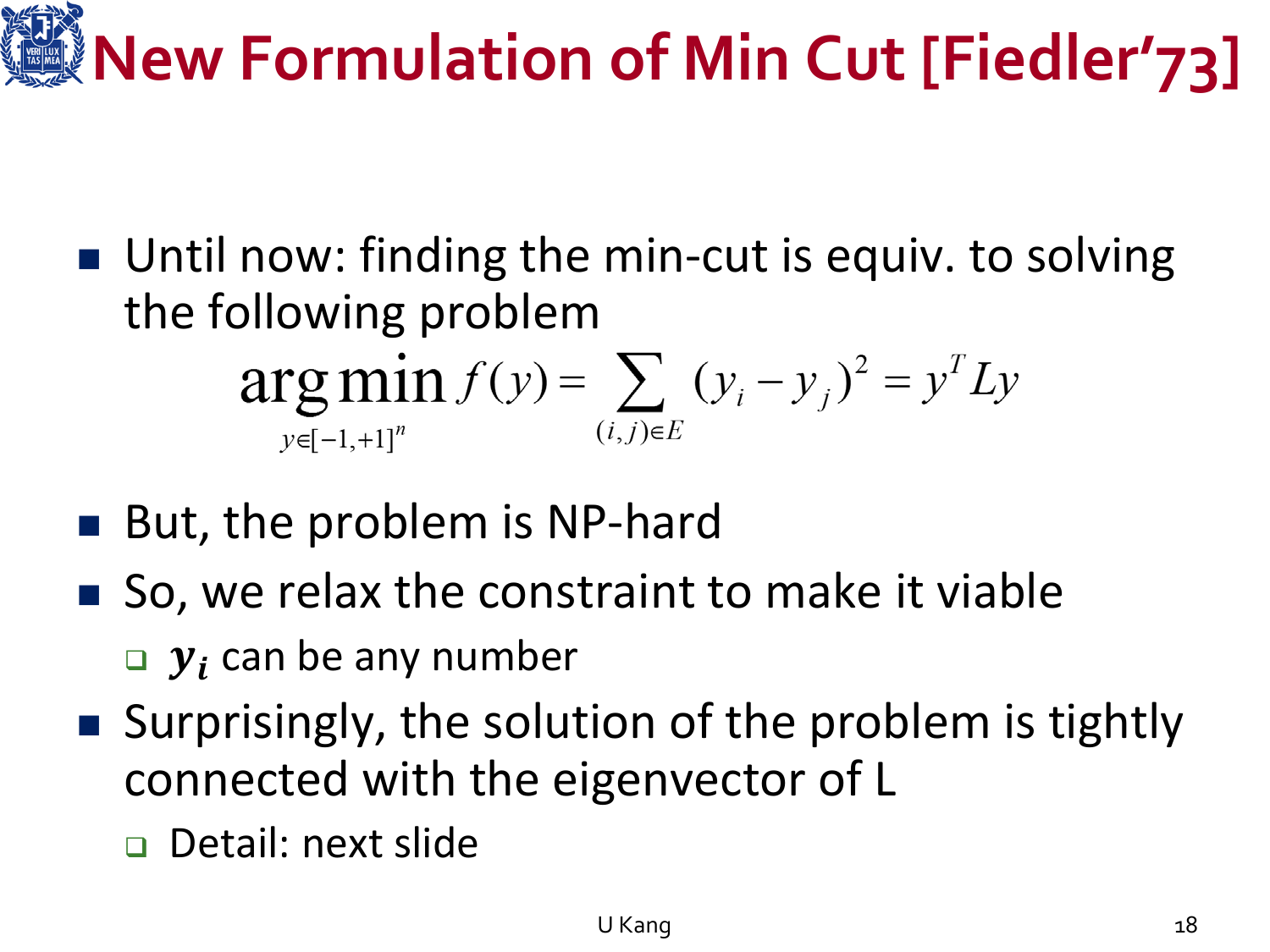

## **Rayleigh Theorem**

$$
\min_{y \in \mathbb{R}^n} f(y) = \sum_{(i,j) \in E} (y_i - y_j)^2 = y^T L y
$$

 $\lambda_2 = \min_{\mathbf{y}} f(\mathbf{y})$ : The minimum value of  $f(\mathbf{y})$  is

given by the 2nd smallest eigenvalue **λ<sup>2</sup>** of the Laplacian matrix *L*

 $\mathbf{x} = \mathbf{arg min}_{\mathbf{y}} f(\mathbf{y})$ : The optimal solution for *y* is given by the corresponding eigenvector  $x$ , referred as the **Fiedler vector**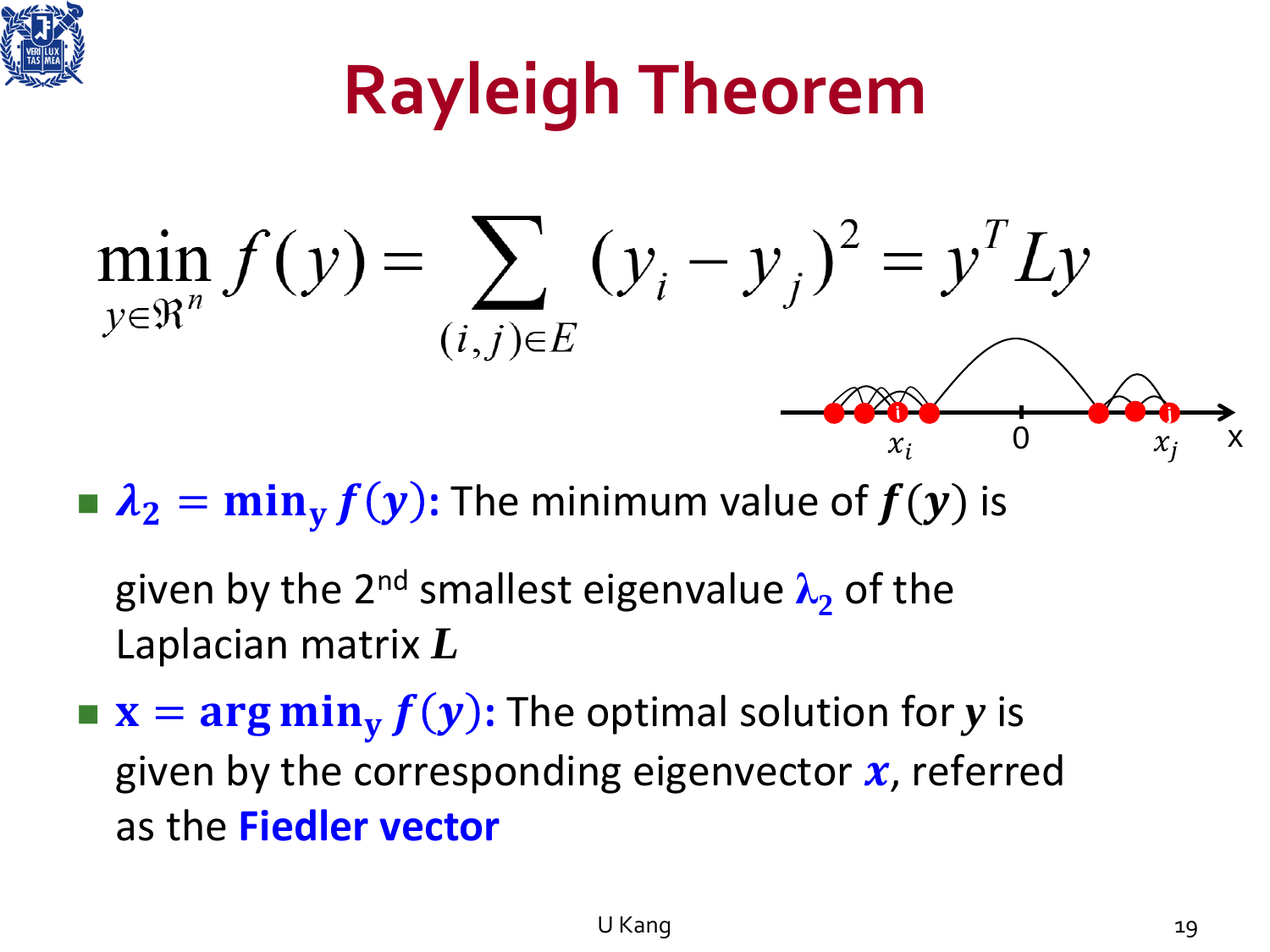

# **Rayleigh Theorem**

$$
\min_{y \in \mathbb{R}^n} f(y) = \sum_{(i,j) \in E} (y_i - y_j)^2 = y^T L y
$$

- In fact, the minimum solution is given by  $y = 1$  vector (the smallest eigenvector w/ eigenvalue 0); however, this does not say anything about the partition
- $\blacksquare$  Thus, we find the next best solution which is the Fiedler vector
- Let the Fiedler vector =  $(\alpha_1, ..., \alpha_n)$ . Then,  $\sum \alpha_i^2 = 1$  (unit length),  $\sum \alpha_i = 0$  (orthogonal to the first eigenvector).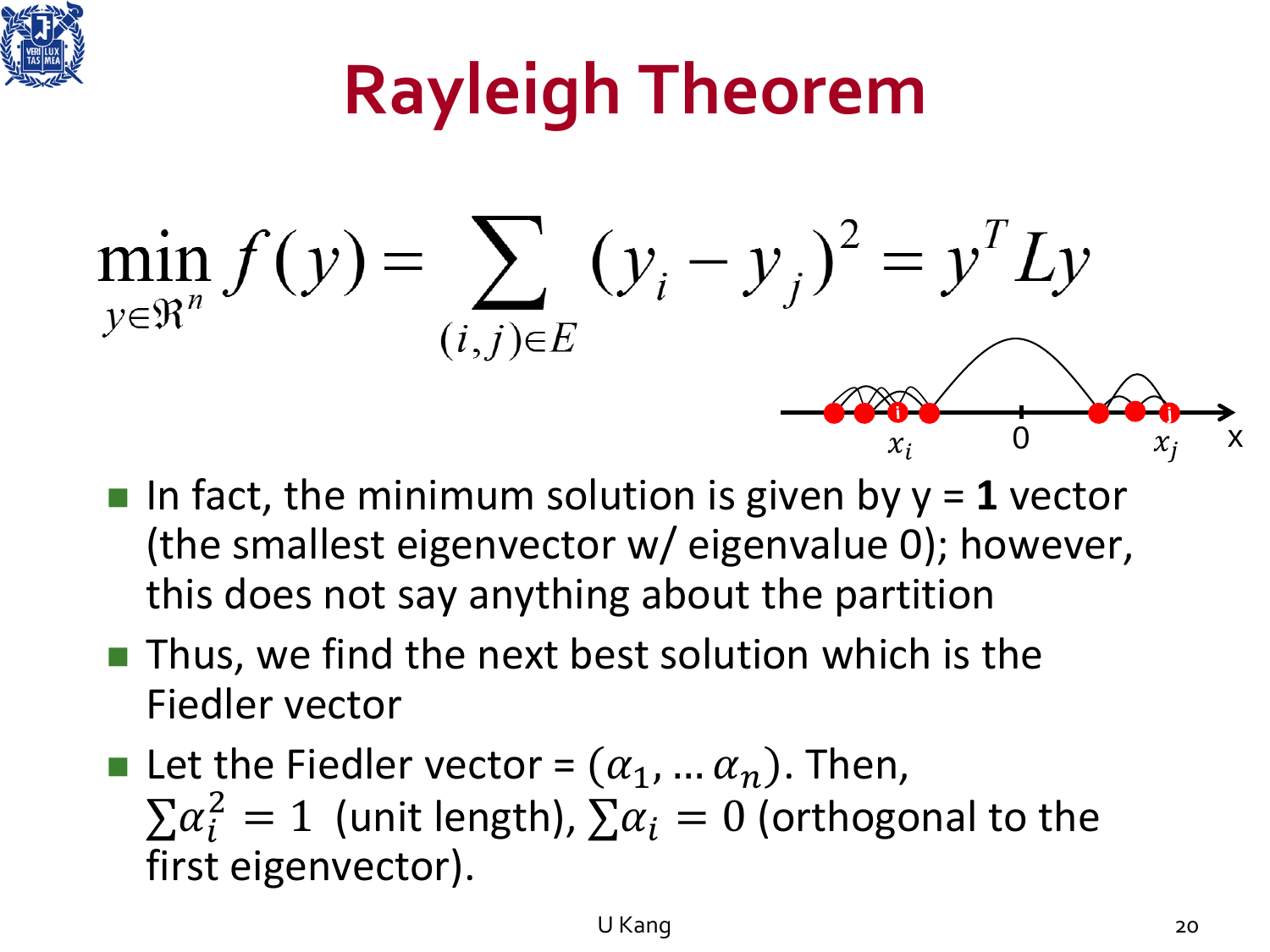



#### **How to define a "good" partition of a graph?**

□ Minimize a given graph cut criterion

#### ■ How to efficiently identify such a partition?

 $\Box$  Approximate using information provided by the eigenvalues and eigenvectors of Laplacian

#### **Spectral Clustering**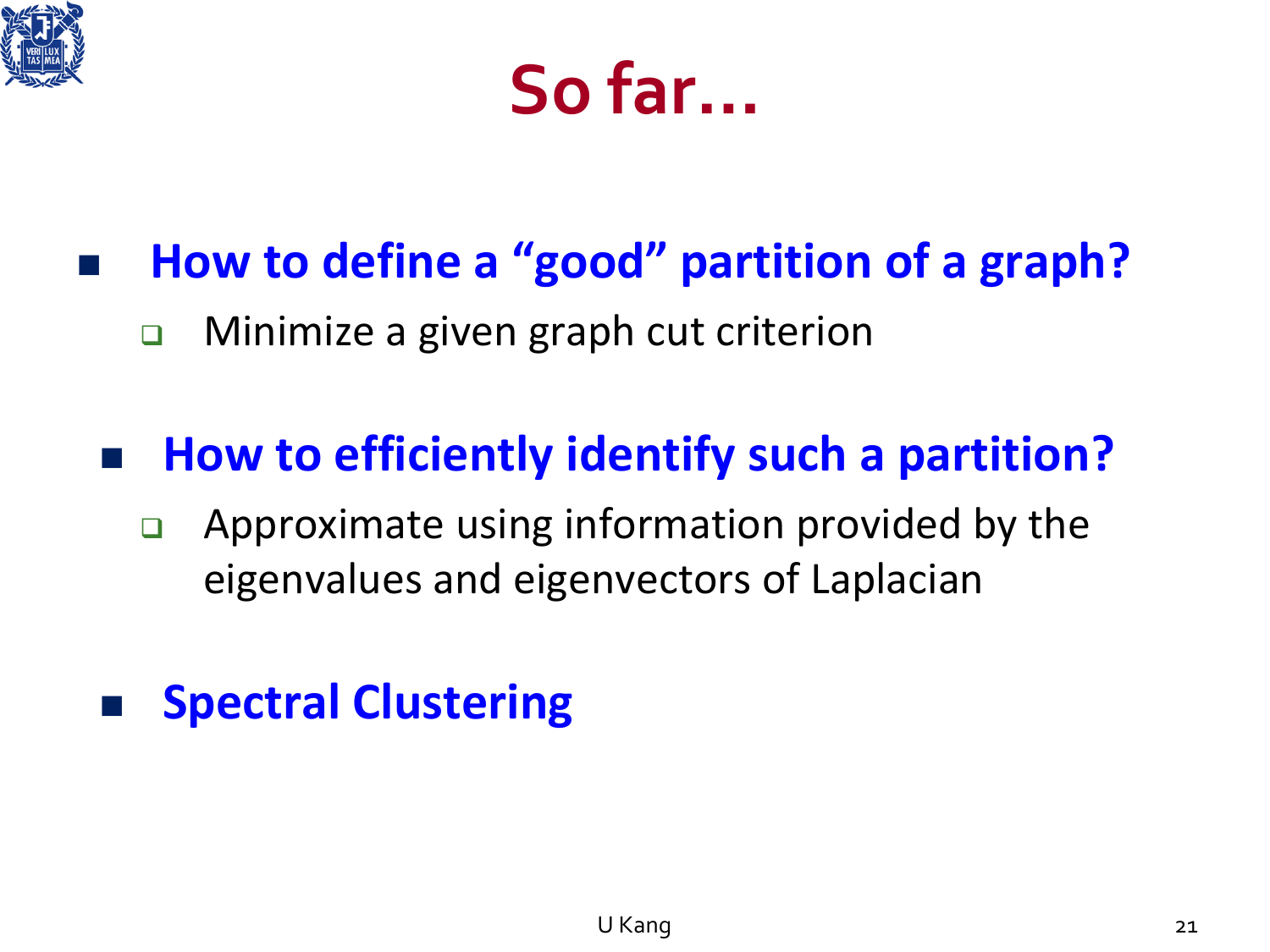

## **Spectral Clustering Algorithms**

#### **Three basic stages:**

- **1) Pre-processing**
	- Construct a matrix representation of the graph

#### **2) Decomposition**

- Compute eigenvalues and eigenvectors of Laplacian
- Map each point to a lower-dimensional representation based on one or more eigenvectors

#### **3) Grouping**

 Assign points to two or more clusters, based on the new representation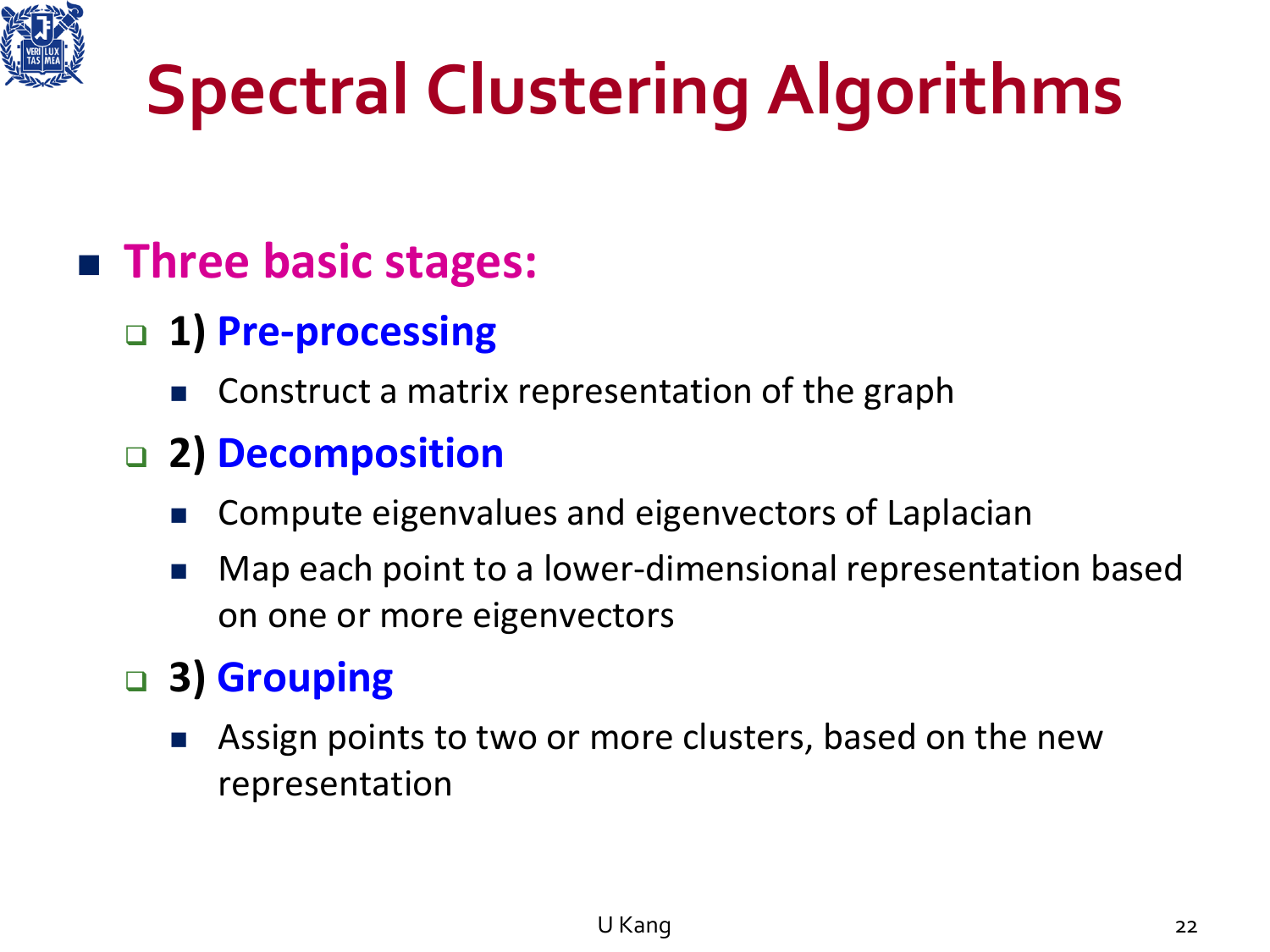

# **Spectral Partitioning Algorithm**

### **1) Pre-processing:**

□ Build Laplacian matrix *L* of the graph



|                          | 1    | $\overline{c}$ | 3  | $\overline{\mathcal{A}}$ | 5    | $6\phantom{1}6$ |
|--------------------------|------|----------------|----|--------------------------|------|-----------------|
| 1                        | 3    | $-1$           | -1 | 0                        | $-1$ | 0               |
| $\overline{\mathbf{c}}$  | $-1$ | $\overline{c}$ | -1 | 0                        | 0    | 0               |
| $\mathbf{3}$             | $-1$ | $-1$           | 3  | -1                       | 0    | 0               |
| $\overline{\mathcal{L}}$ | 0    | 0              | -1 | 3                        | -1   | -1              |
| $\overline{5}$           | -1   | 0              | 0  | -1                       | 3    | -1              |
| $6\phantom{1}6$          | 0    | $\mathbf{0}$   | 0  | -1                       | -1   | $\overline{2}$  |

#### **2) Decomposition:**

- $\Box$  Find eigenvalues  $\lambda$ and eigenvectors *x* of the matrix *L*
- □ Map vertices to corresponding components of *x*

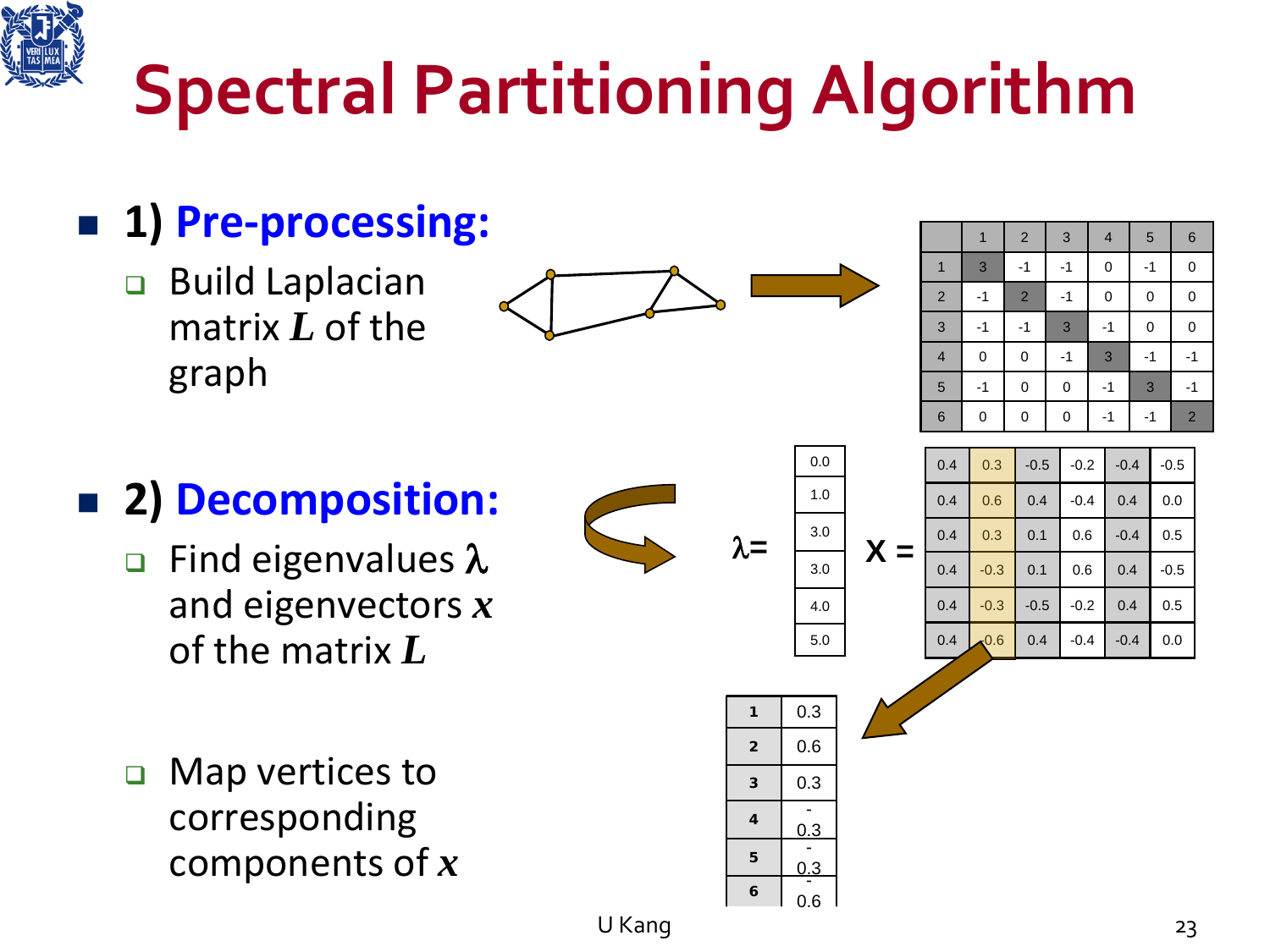

# **Spectral Partitioning**

### **3) Grouping:**

- Sort components of reduced 1-dimensional vector
- $\Box$  Identify clusters by splitting the sorted vector in two

#### ■ How to choose a splitting point?

- □ Naïve approaches:
	- Split at **0** or median value
- **D** More expensive approaches:
	- Attempt to minimize normalized cut in 1-dimension (sweep over ordering of nodes induced by the eigenvector)

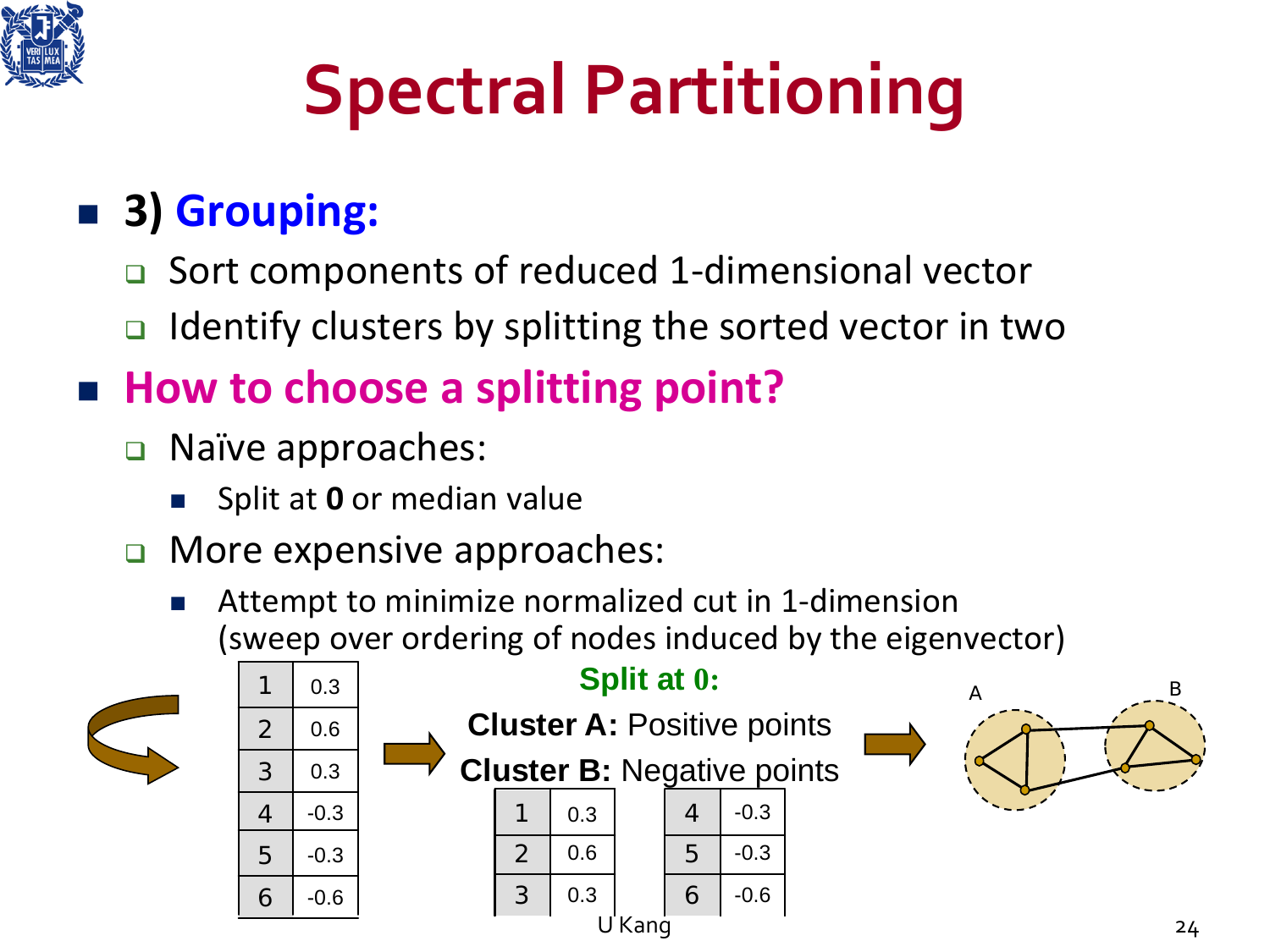

### **Example: Spectral Partitioning**

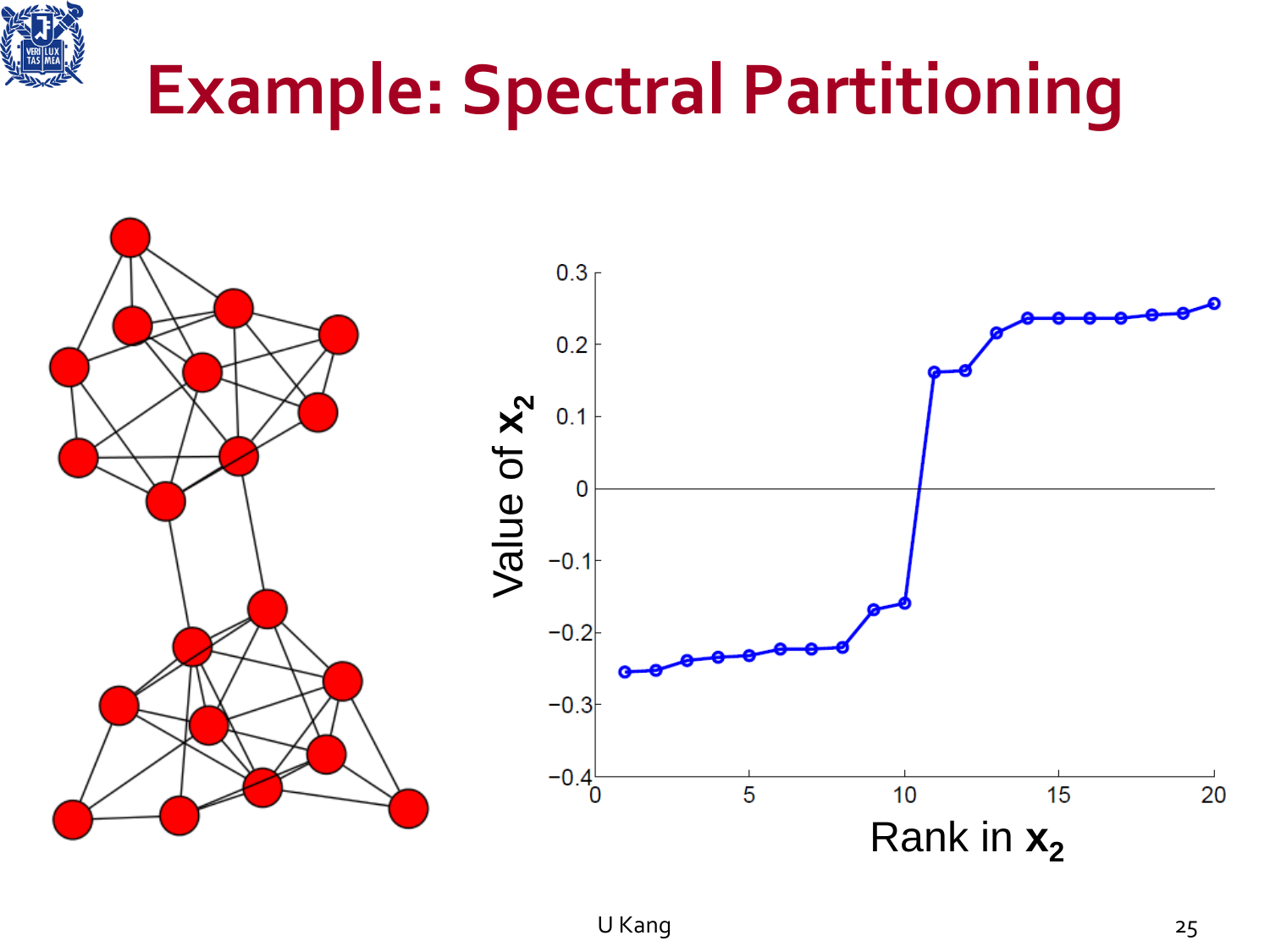

### **Example: Spectral Partitioning**

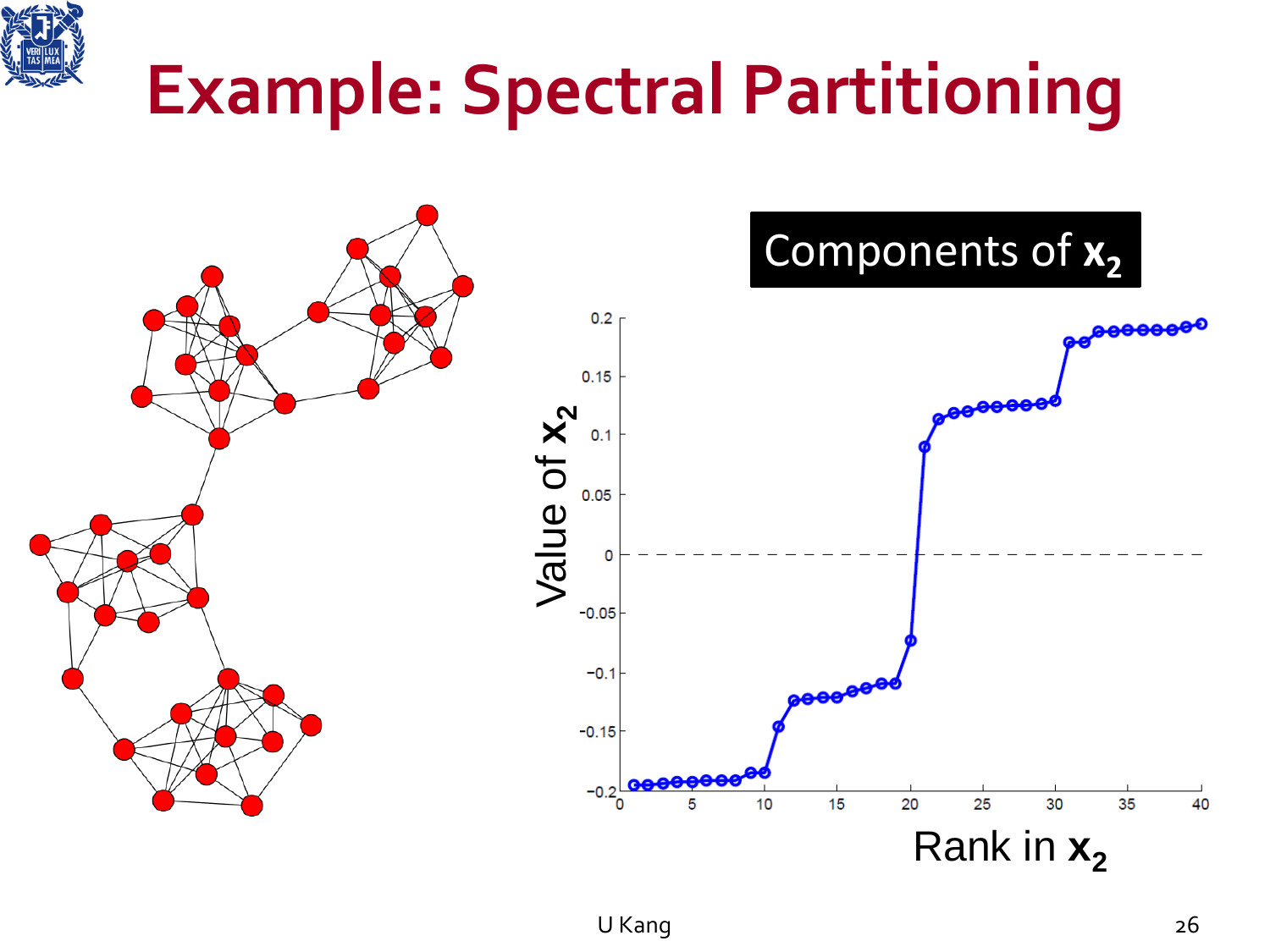

### **Example: Spectral partitioning**



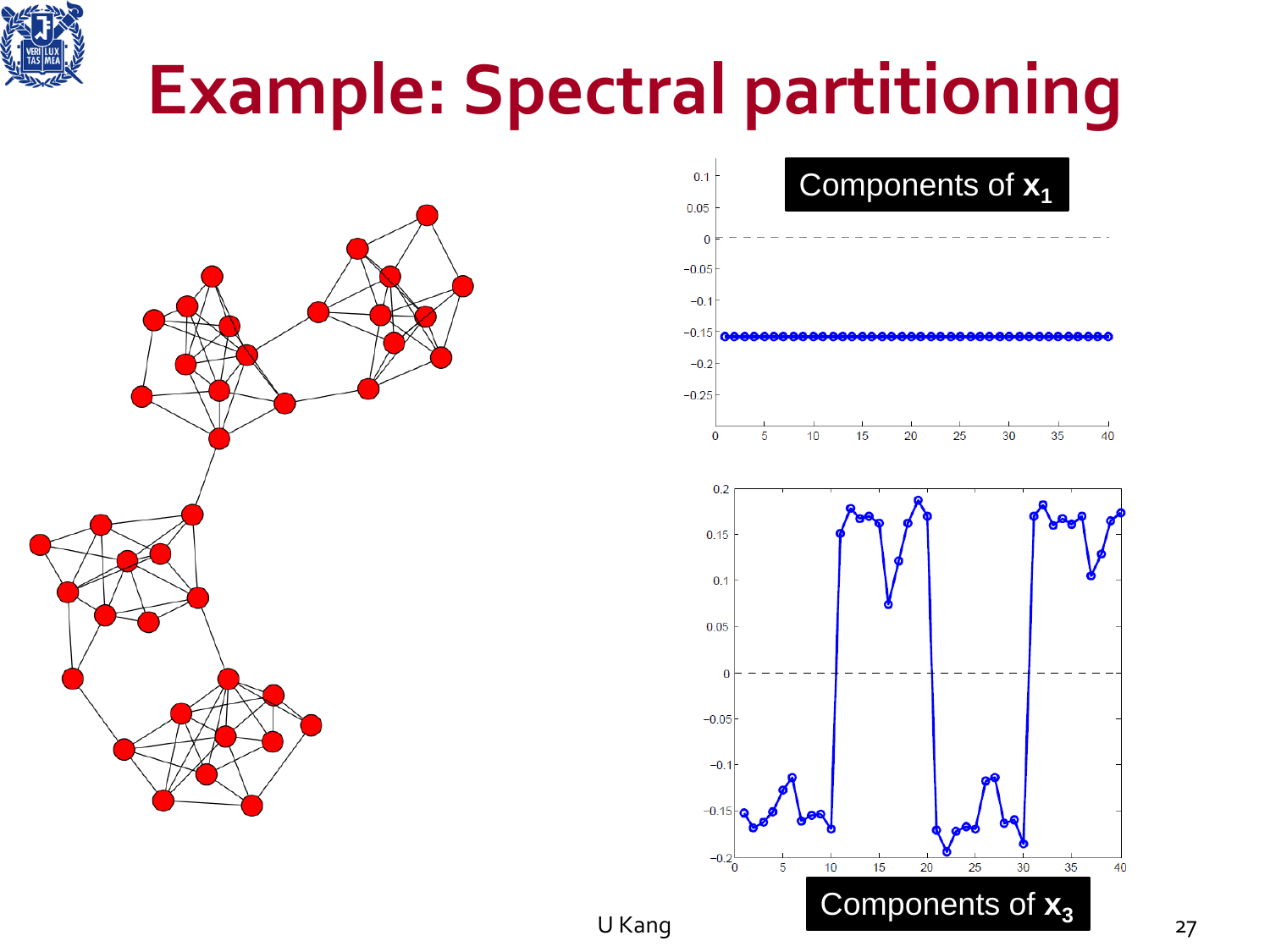

# **k-Way Spectral Clustering**

### ■ How do we partition a graph into *k* clusters?

#### **Two basic approaches:**

#### **Recursive bi-partitioning** [Hagen et al., '92]

- Recursively apply bi-partitioning algorithm in a hierarchical divisive manner
- Disadvantages: Inefficient, unstable
- **Cluster multiple eigenvectors** [Shi-Malik, '00]
	- Build a reduced space from multiple eigenvectors
	- **E** Commonly used in recent papers
	- A preferable approach…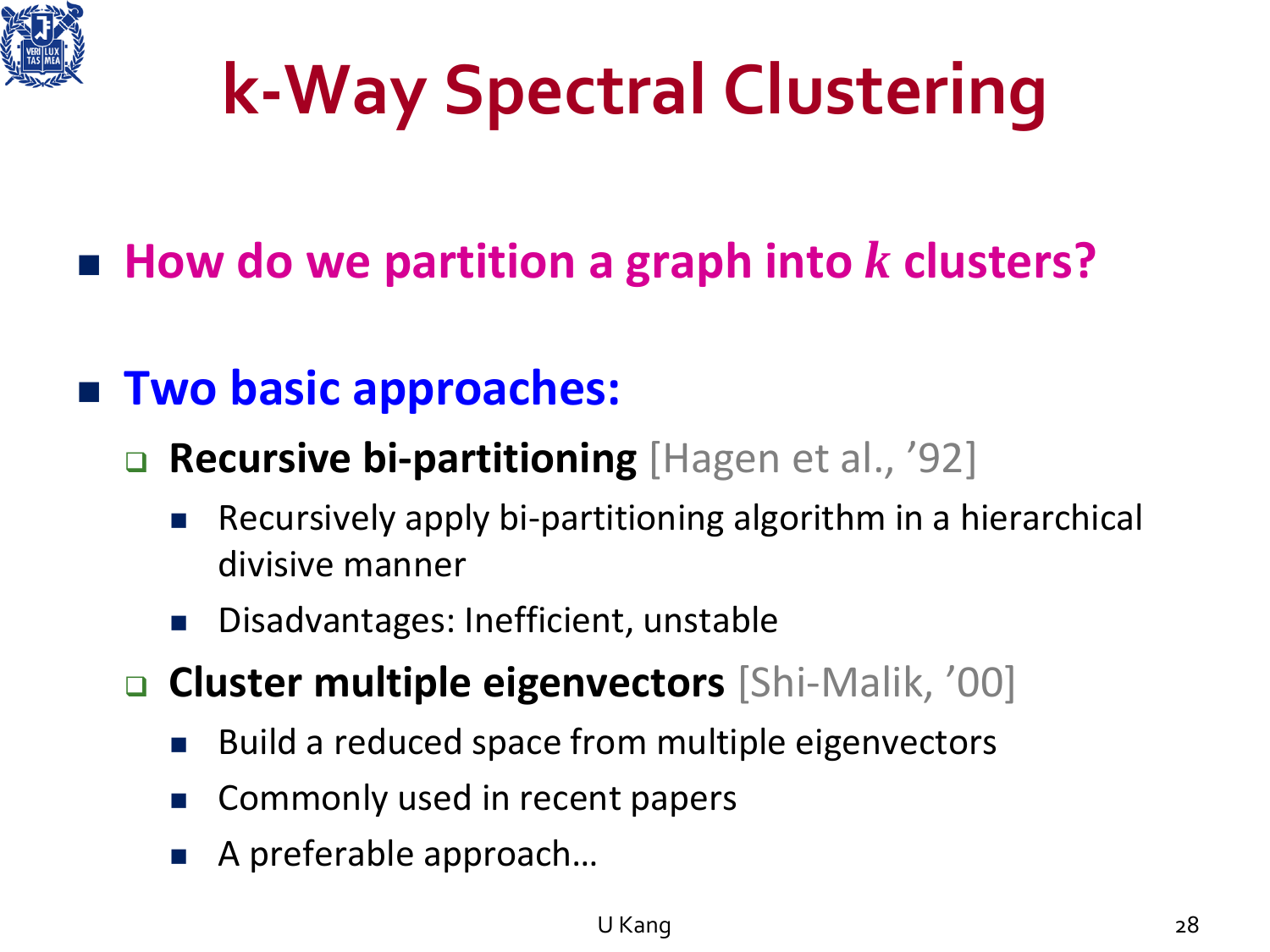



### Spectral Clustering **Small Communities**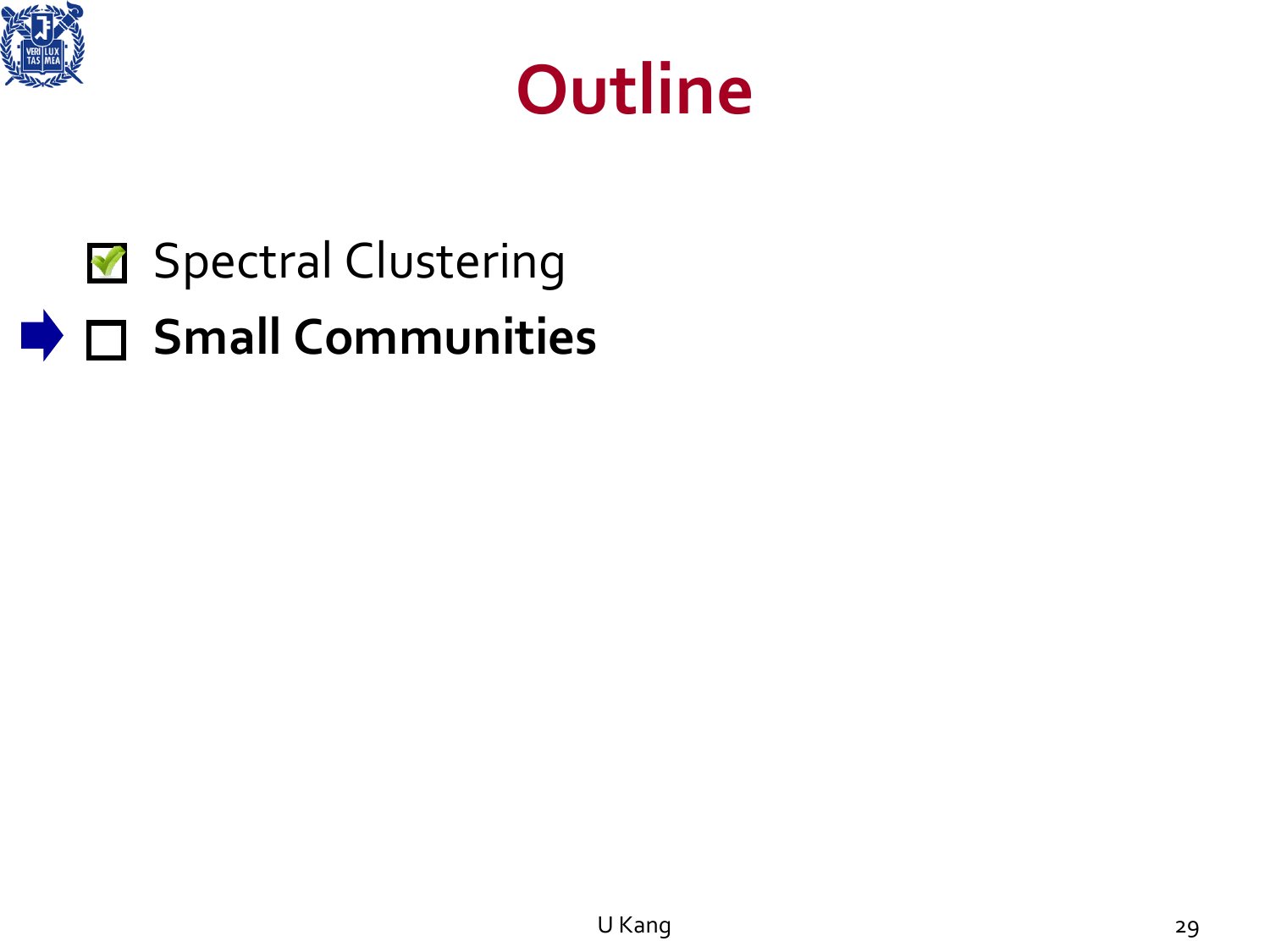

### **Small Communities in Web**

### **What is the signature of a community / discussion in a Web graph?**



**Use this to define "topics":** What the same people on the left talk about on the right **Remember HITS!**

**Intuition:** Many people all talking about the same things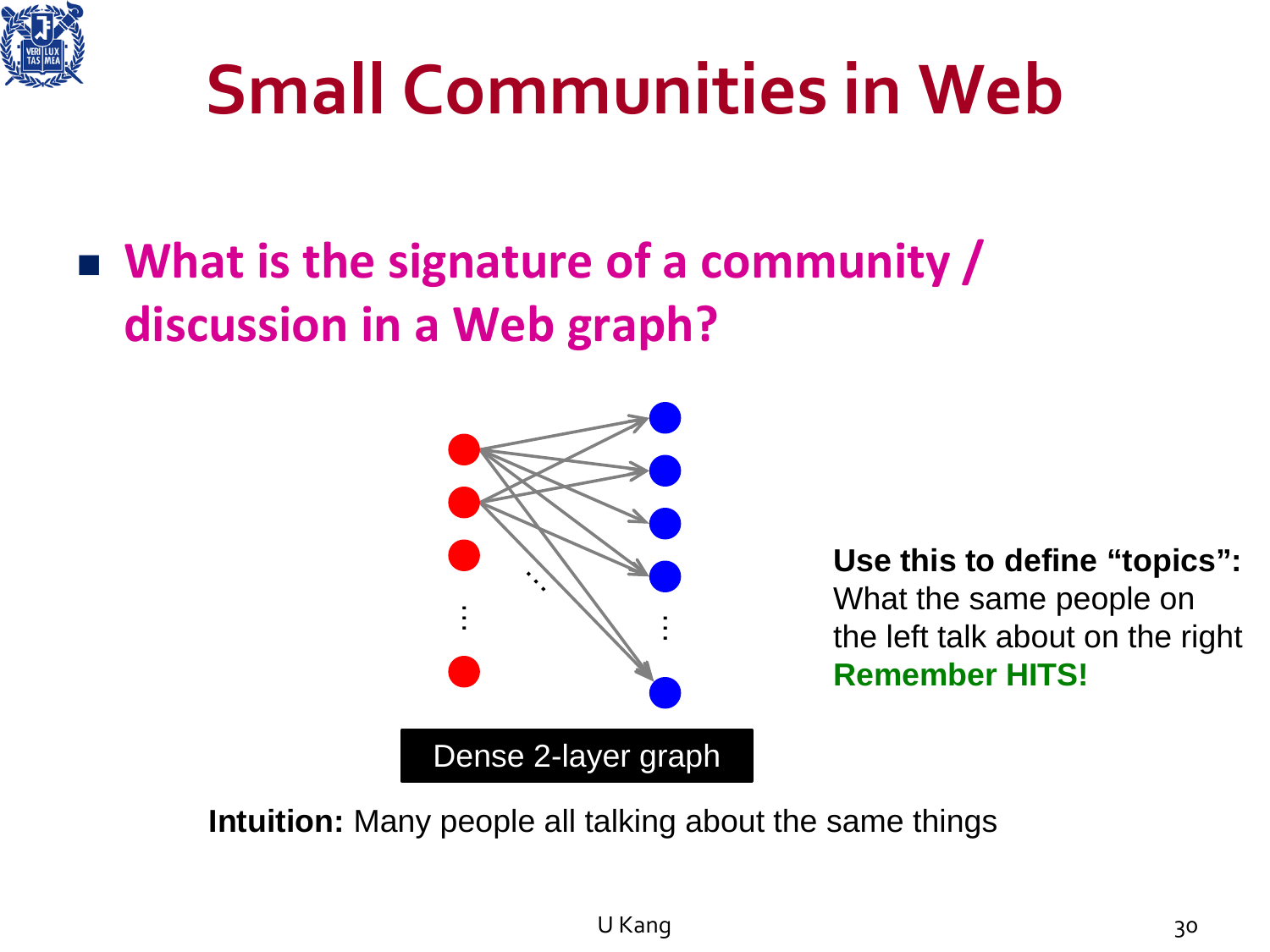

### **A more well-defined problem:**

Enumerate complete bipartite subgraphs  $K_{s,t}$ 

■ Where  $K_{s,t}$  *: s* nodes on the "left" where each links to the same *t* other nodes on the "right"



 $|X| = s = 3$ 

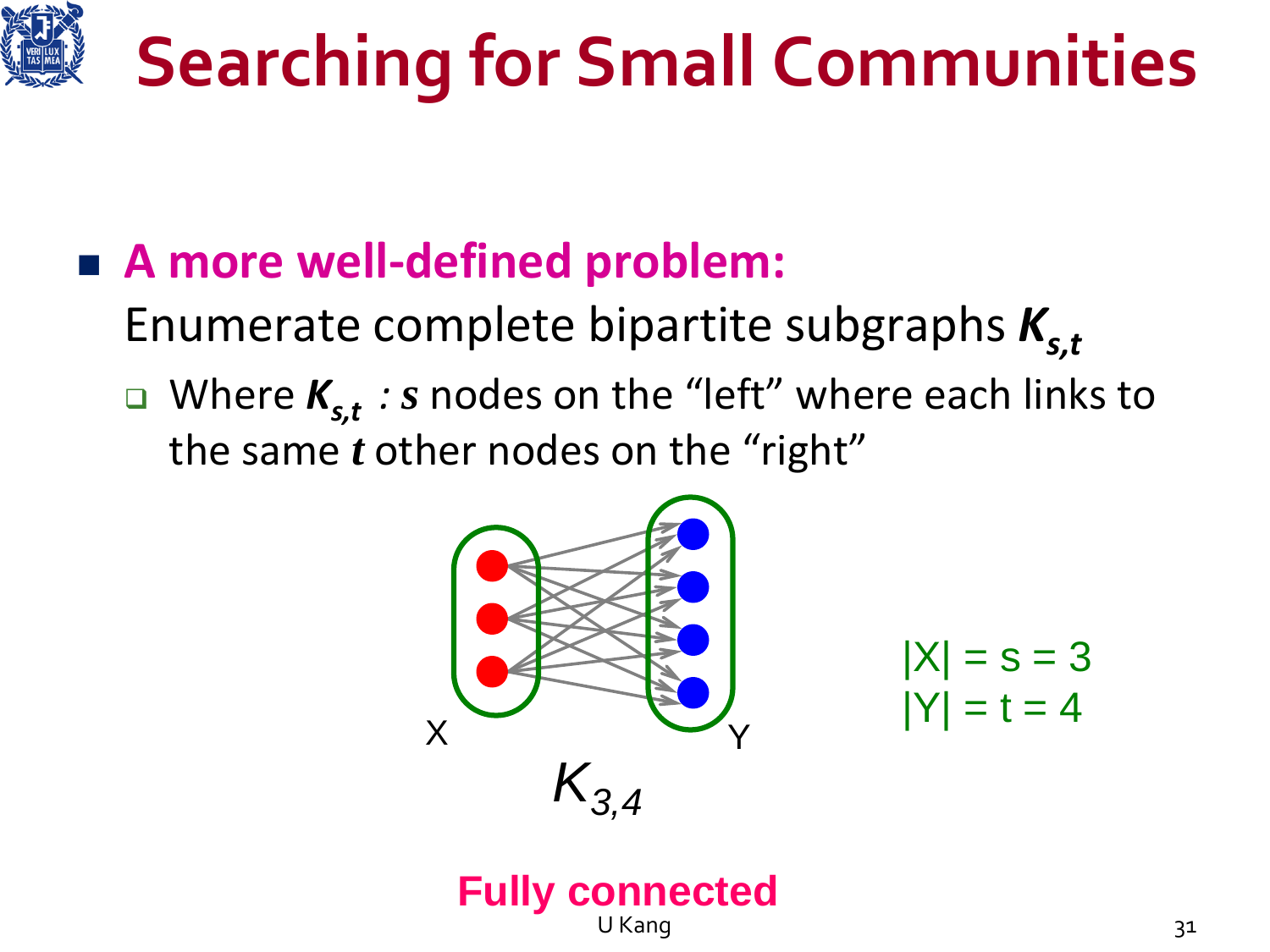

### **Frequent Itemset Enumeration**

- **Market basket analysis.** Setting:
	- **Market:** Universe *U* of *n* items
	- **Baskets:** *m* subsets of  $U$ :  $S_1$ ,  $S_2$ , ...,  $S_m$   $\subseteq U$ (*Si* is a set of items one person bought)
	- **Support:** minimum number of occurrence *f*

**Goal:**

- $\Box$  **Find all subsets** *T* **appearing in at least** *f* **sets**  $S_i$ (items in *T* were bought together at least *f* times)
- **What's the connection between the itemsets and complete bipartite graphs?**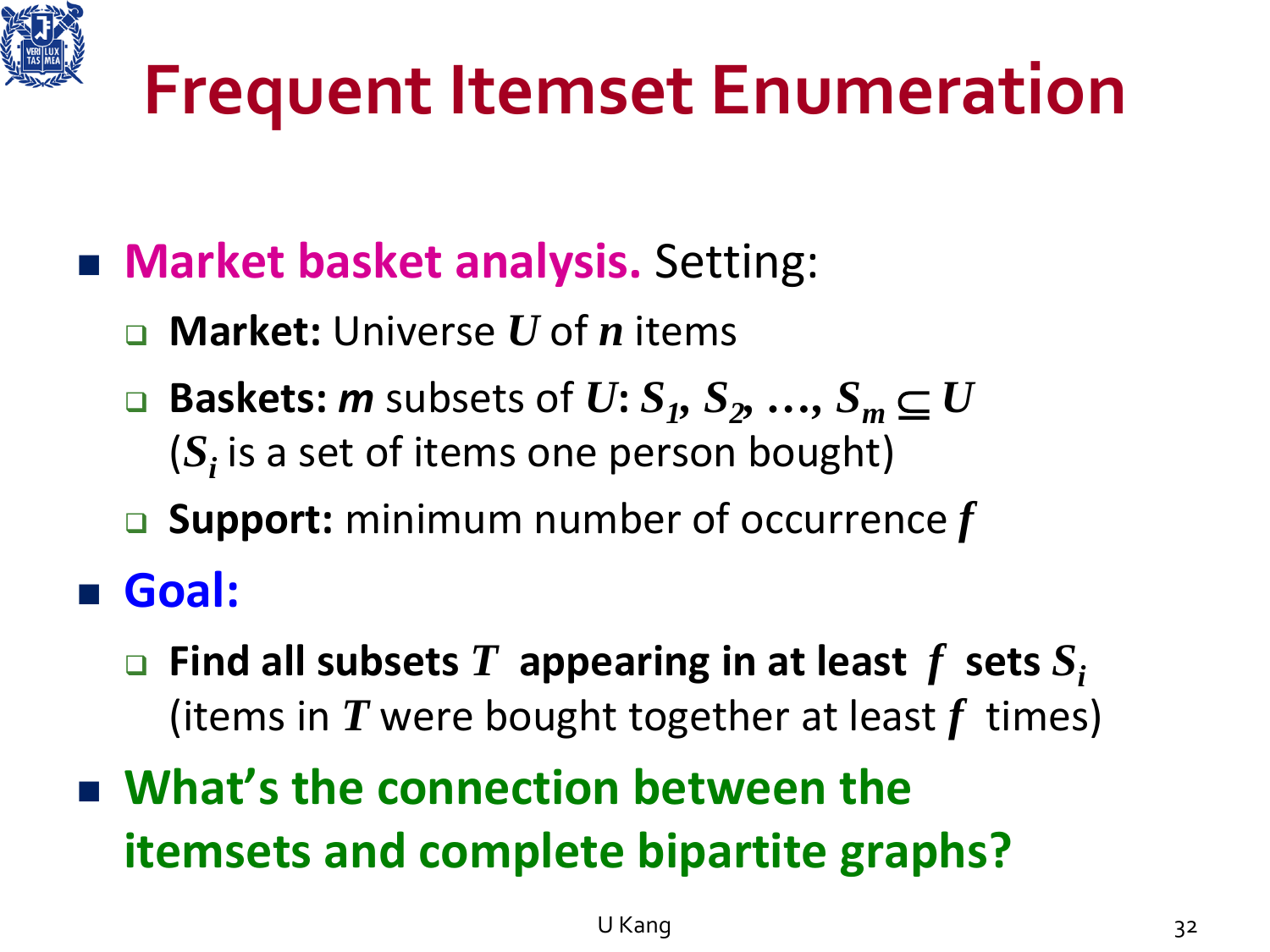

#### **From Itemsets to Bipartite Ks,t**  $\mathbf{K}$

#### **Frequent itemsets = complete bipartite graphs!**

#### **How?**

- View each node *i* as a set *Si* of nodes *i* points to
- $K_{s,t}$  = a set *Y* of size *t* that occurs in *s* sets *Si*
- **Looking for**  $K_{s,t}$  $\rightarrow$  **finding** frequent sets of size *t* with support **s**



**s** … minimum support (|X|=s) **t** … itemset size (|Y|=t)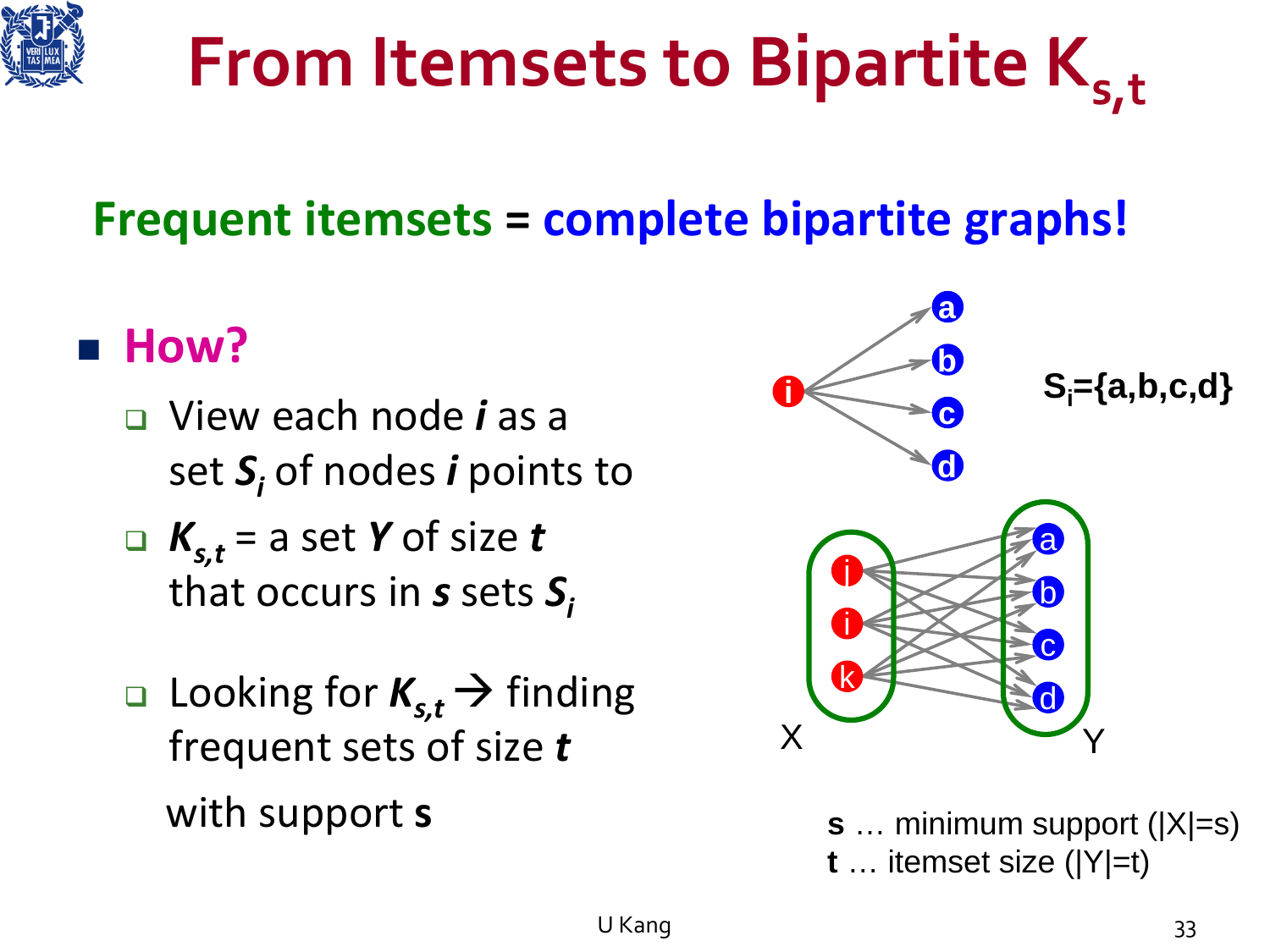

# **From Itemsets to Bipartite K<sub>s,t</sub>**

#### View each node *i* as a set *Si* of nodes *i* points to



Find frequent itemsets:

- **s** … minimum support
- **t** … itemset size

We found  $K_{s,t}$ !  $K_{s,t}$  = a set *Y* of size *t* that occurs in *s* sets  $S_i$ 

Say we find a **frequent itemset** *Y={a,b,c}* of supp *s* So, there are *s* nodes that link to all of **{a,b,c}**:



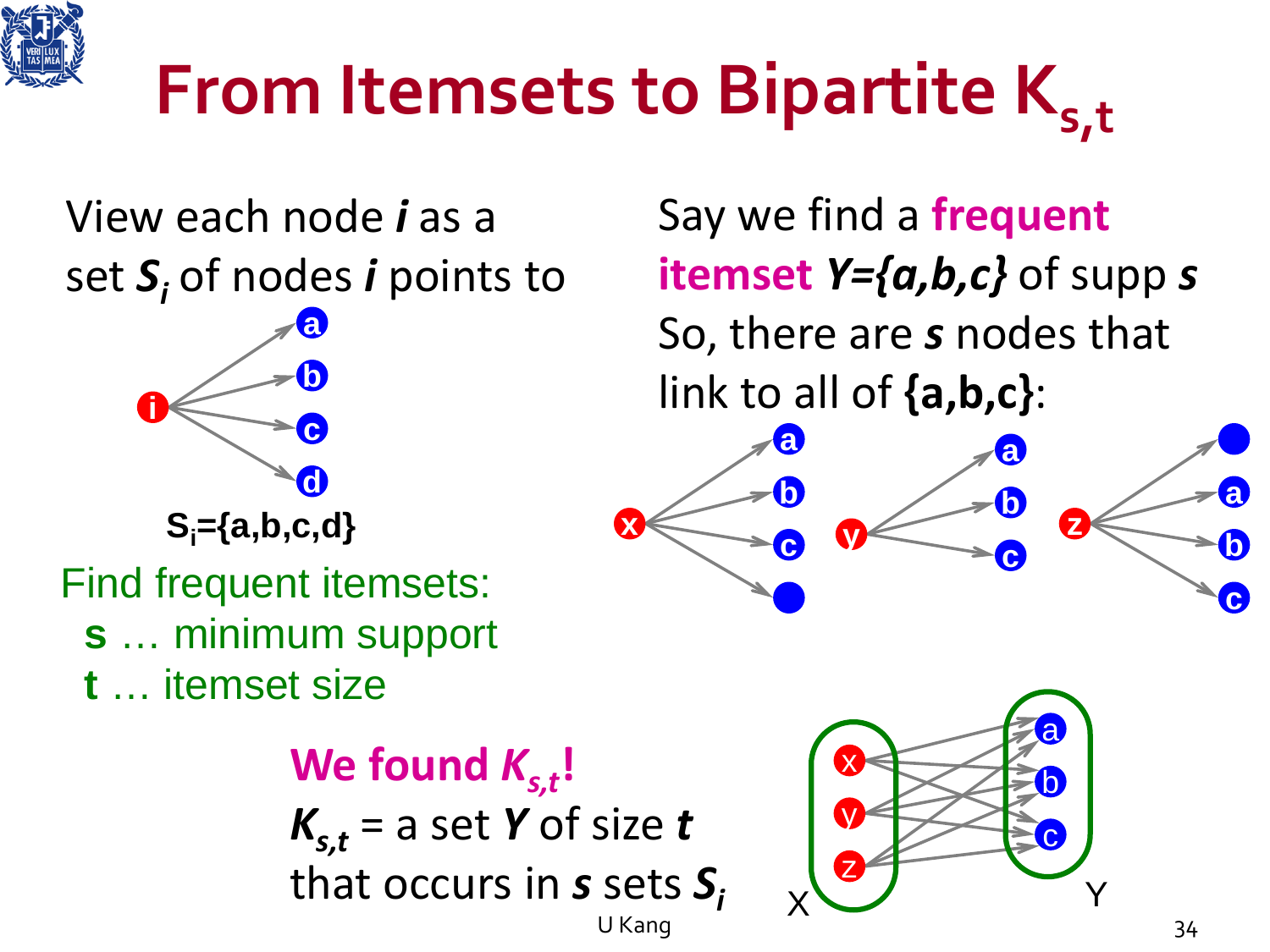

## **Example (1)**



 $e = {b,d}$ 

 $= \{\}$ 

#### **Minimum support s=2**

- **{b,d}**: support 3
- **{e,f}**: support 2
- **And we just found 2 bipartite subgraphs:**



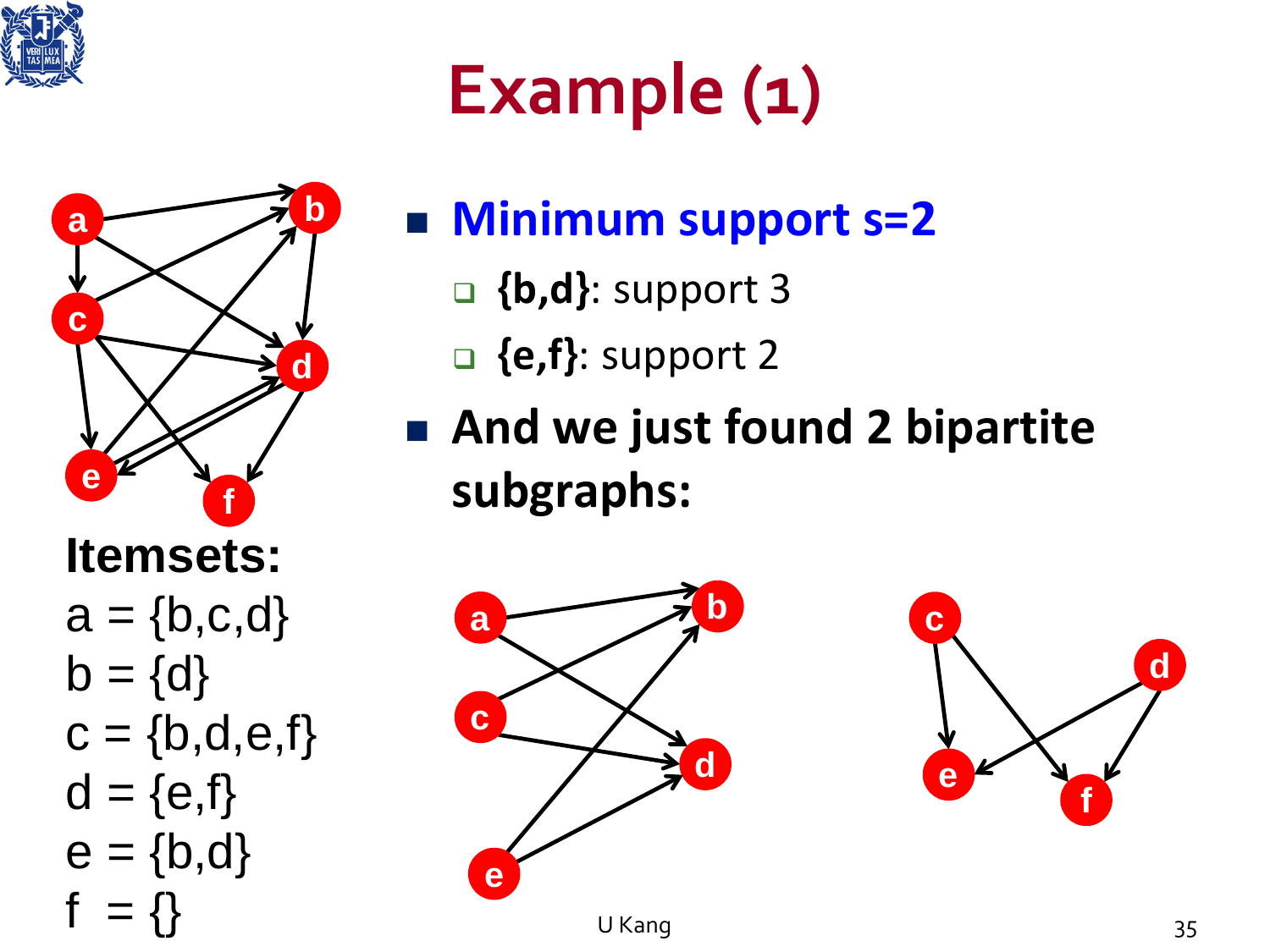

### **Example (2)**

### **Example of a community from a web graph**

A community of Australian fire brigades

| Nodes on the right                     | Nodes on the left                        |  |  |  |
|----------------------------------------|------------------------------------------|--|--|--|
| NSW Rural Fire Service Internet Site   | New South Wales Firial Australian Links  |  |  |  |
| NSW Fire Brigades                      | Feuerwehrlinks Australien                |  |  |  |
| <b>Sutherland Rural Fire Service</b>   | FireNet Information Network              |  |  |  |
| CFA: County Fire Authority             | The Cherrybrook Rur re Brigade Home Page |  |  |  |
| "The National Centeted Children's Ho   | New South Wales Firial Australian Links  |  |  |  |
| <b>CRAFTI</b> Internet Connexions-INFO | Fire Departments, F Information Network  |  |  |  |
| Welcome to Blackwoo Fire Safety Serv   | The Australian Firefighter Page          |  |  |  |
| The World Famous Guestbook Server      | Kristiansand brannydens brannyesener     |  |  |  |
| Wilberforce County Fire Brigade        | <b>Australian Fire Services Links</b>    |  |  |  |
| NEW SOUTH WALES FIRES 377 STATION      | The 911 F,P,M., Firmp; Canada A Section  |  |  |  |
| Woronora Bushfire Brigade              | Feuerwehrlinks Australien                |  |  |  |
| Mongarlowe Bush Fire – Home Page       | Sanctuary Point Rural Fire Brigade       |  |  |  |
| Golden Square Fire Brigade             | Fire Trails "1ghters around the          |  |  |  |
| FIREBREAK Home Page                    | FireSafe – Fire and Safety Directory     |  |  |  |
| Guises Creek Voluntfficial Home Page   | Kristiansand Firededepartments of th     |  |  |  |